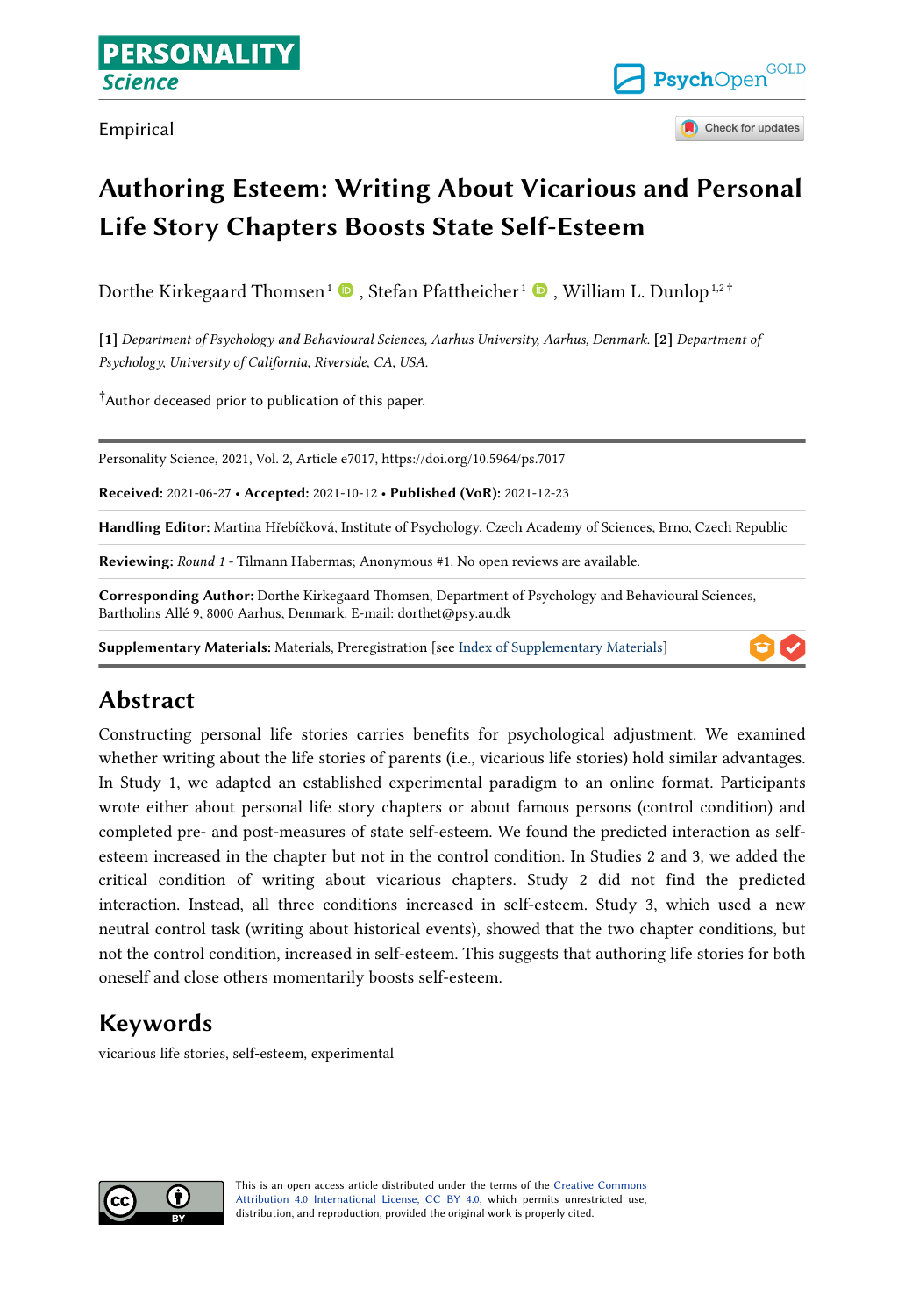#### **Relevance Statement**

As individuals interact with parents, friends, and romantic partners, they hear their stories. These stories help individuals construct life stories for close others: Coherent narratives of the close other's remembered past, lived present, and imagined future. Such vicarious life stories aid complex individualized perspective-taking and shape individuals' personal life stories (i.e., narrative identities). Research has established relations between qualities of vicarious life stories and well-being. However, to further understanding of vicarious life stories and their presumed benefits, we need experimental studies examining causal relations between vicarious life stories and positive outcomes. In this paper, we report the first experimental studies on vicarious life stories. We demonstrate that writing about vicarious life stories for parents increase state self-esteem. Given this promising result, we suggest using our experimental paradigm to further illuminate the benefits of vicarious life stories. Conditions can be varied to study the micro-processes involved in the adaptive effects of life story construction, such as positive meaning-making and emotional exploration. The results from this research program may broaden existing narrative interventions, which focus on personal life stories, to include vicarious life stories.

#### **Key Insights**

- Writing about vicarious and personal life stories increases state self-esteem.
- This effect is unrelated to the emotional tone and self-event connections in chapters.
- Constructing vicarious life stories contributes to psychological adjustment.

Personal life stories, or narrative identity, capture the intimate and uniquely personal way individuals make sense of themselves and their lives, through time (Habermas  $\&$ [Bluck, 2000](#page-21-0); [McAdams, 1996](#page-21-0)). The last 30 years has witnessed a sizable uptick in the interest personality psychologists have exhibited in life stories [\(Adler et al., 2016](#page-20-0); [Dunlop,](#page-20-0)  [2021;](#page-20-0) [McLean et al., 2007](#page-22-0)). The power of narrating personal experiences is highlighted in the range of psychological interventions emphasizing life stories [\(Pinquart & Forstmeier,](#page-22-0)  [2012;](#page-22-0) [Thomsen et al., 2021](#page-23-0); [White & Epston, 1990](#page-23-0)). From a personality perspective, such interventions are concerned with how narrative identity can be targeted to improve adjustment.

In the current studies, we entertain the following question: does storying close others' lives carry similar benefits? This work is grounded in the growing literature on *vicarious life stories* ([Thomsen & Pillemer, 2017\)](#page-23-0) and intergenerational narratives [\(McLean, 2015](#page-21-0); [Merrill & Fivush, 2016](#page-22-0); [Pratt et al., 2008\)](#page-22-0). Adopting and modifying an established experimental paradigm that has shown increased state self-esteem after writing about personal life story chapters [\(Steiner et al., 2019\)](#page-23-0), we examined whether writing about vicarious life story chapters of parents similarly impacted self-esteem. We chose self-esteem as our primary outcome because it refers to the overall evaluation of

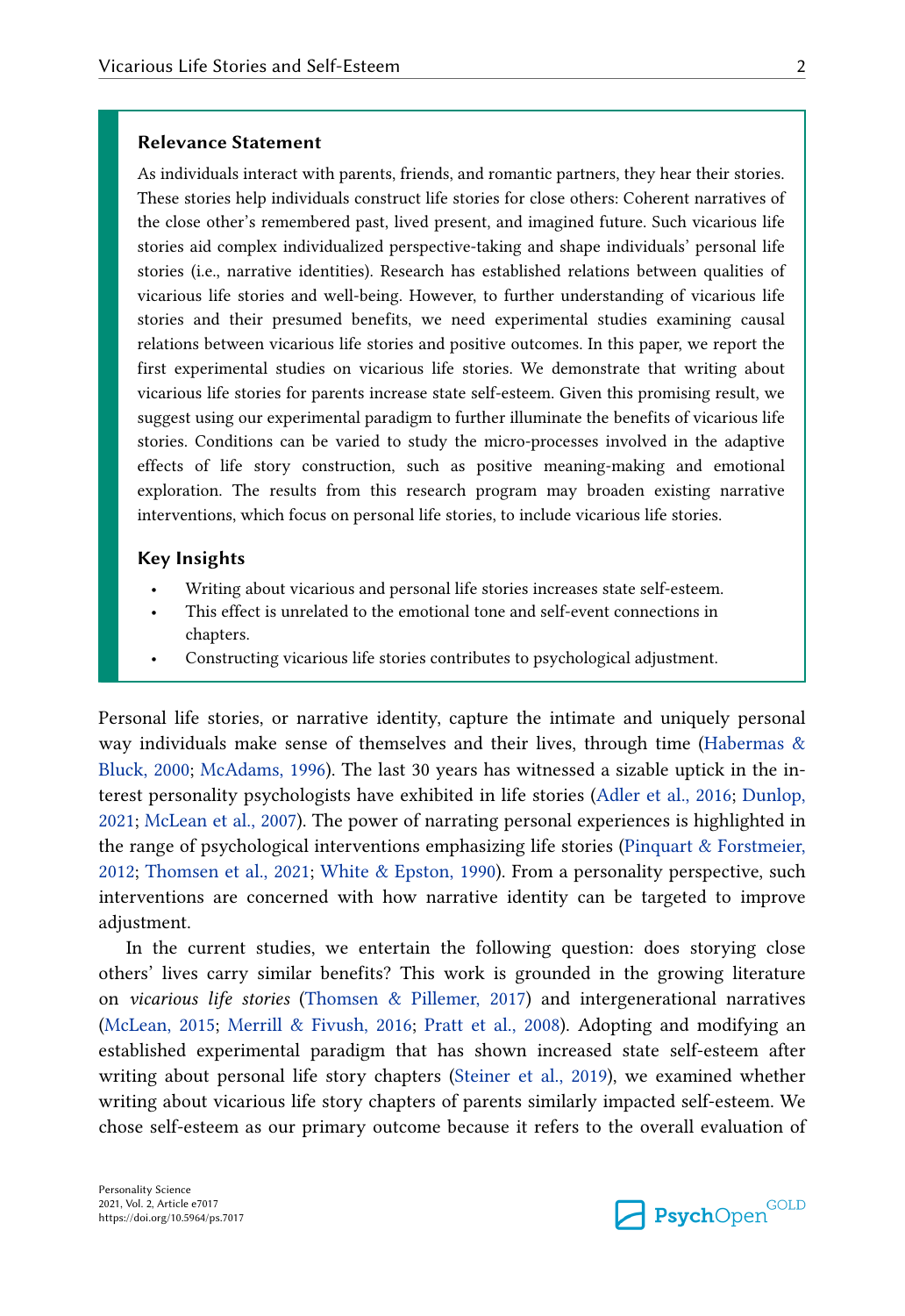the self, which is associated with emotional benefits valued by individuals ([Baumeister,](#page-20-0)  [1999\)](#page-20-0). In our first study, we adapted the paradigm to an online format and tested whether the effect authoring personal chapters exhibited on self-esteem was still present. Having established the validity of our online experimental paradigm in Study 1, in Studies 2 and 3, we added the critical condition of writing about the vicarious life story chapters of parents and tested whether similar positive effects on self-esteem were found. We reasoned that constructing life stories for close others brings continuity and meaning to their lives and that inhabiting a social world, where both individual's own and their close others' lives make sense, brings self-esteem. The present work has the central aim of experimentally examining the benefits of vicarious life stories, moving beyond correlational studies of how qualities of vicarious stories relate to well-being.

### **Capturing the Stories of Our Lives**

Lives are complicated things. The sum total of all previous experiences and self-representations would be enough to make the heads of even the most well-adjusted among us spin [\(Dunlop, 2015\)](#page-20-0). Thankfully, adults possess the ability to make sense of the self over time, via the organizing principle of narrative ([Bruner, 1990\)](#page-20-0). Such narrative processing culminates in the authoring of a life story wherein representations of the personal past, present, and future are brought together. The construction of such a story affords individuals a sense of unity, meaning, and direction. For this reason, identity itself has been suggested to take the form of a story, or a narrative identity [\(McAdams, 1996](#page-21-0); [McAdams & McLean, 2013\)](#page-21-0).

To assess features of life stories, researchers often rely on the Life Story Interview (LSI; [McAdams, 2008\)](#page-21-0). In the LSI, participants first identify chapters and then elaborate on selected key scenes such as high points. Life story chapters are "extended time periods with perceived beginnings and endings that are considered important to how the person has become who she or he is today" ([Thomsen et al., 2016](#page-23-0), p. 144) and represent extended narratives of identity-salient life periods. Through the construction of chapters, experiences are organized and the overall coherence of life stories is enhanced [\(Thomsen,](#page-23-0)  [2009\)](#page-23-0).

### **Capturing the Stories of Close Others' Lives**

The lives of close others, such as parents and romantic partners, are likely no less complicated than our own. When individuals strive to make sense of close others' lives, they similarly employ narratives. This has been studied under various headings, including intergenerational narratives ([McLean, 2015](#page-21-0); [Merrill & Fivush, 2016\)](#page-22-0), vicarious memories ([Pillemer et al., 2015](#page-22-0)), and vicarious life stories ([Thomsen & Pillemer, 2017\)](#page-23-0). When individuals construct vicarious life stories, they organize chapters and key scenes to create a coherent story of that other person's past, present, and future. As such,

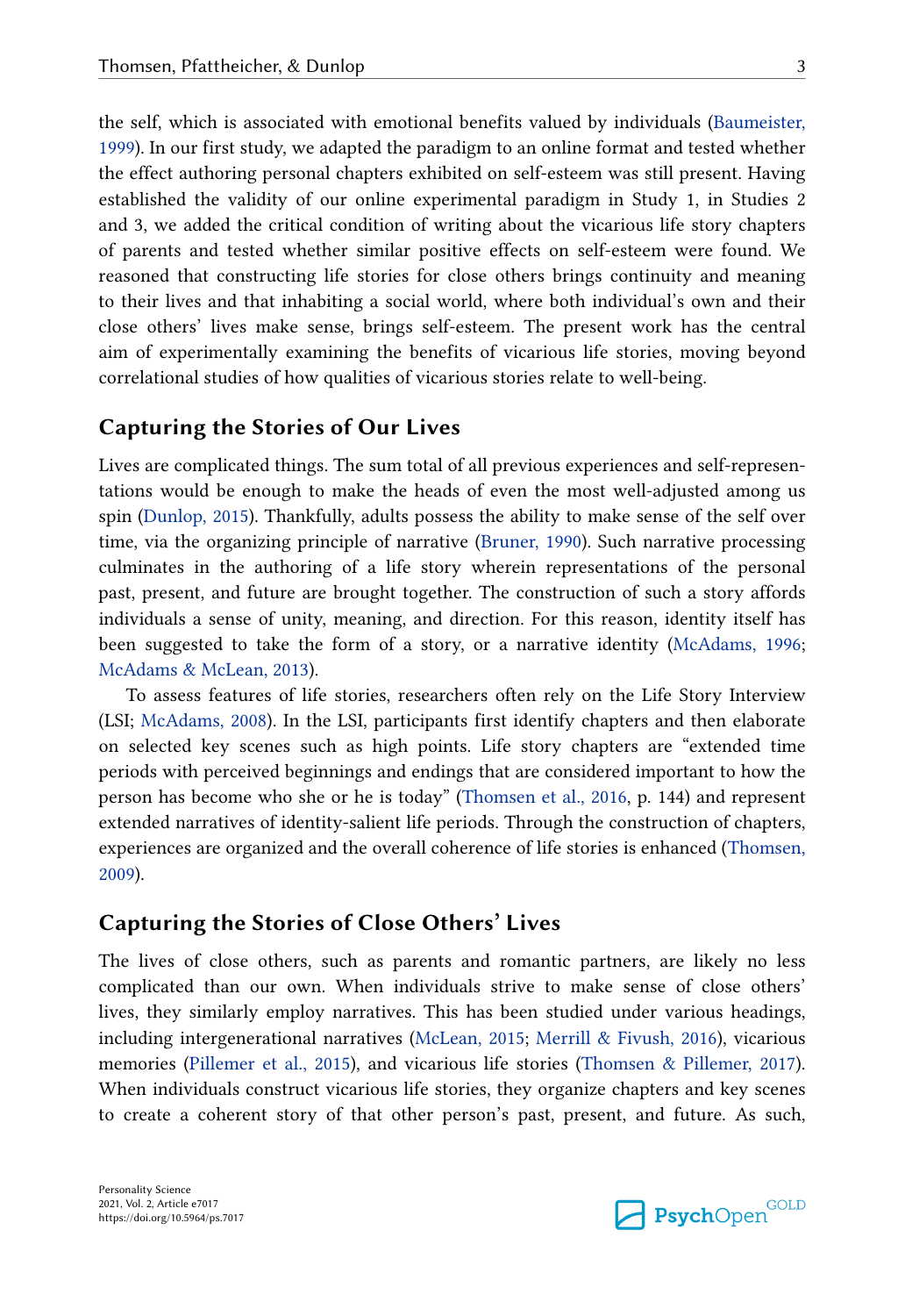forming vicarious life stories can be conceived as a form of person perception ([Harake et](#page-21-0)  [al., 2020a\)](#page-21-0). Consistent with the idea that individuals' perceptions of others partly reflect their own construals, studies indicate that vicarious life stories are colored by personal life stories. That being said, vicarious life stories are far more than mere projections of one's own story, as consensus has been found between individuals' personal stories and the vicarious stories close others attribute to them ([Harake et al., 2020a](#page-21-0); [Panattoni &](#page-22-0)  [Thomsen, 2018](#page-22-0); [Thomsen et al., 2020\)](#page-23-0).

Researchers have speculated about the potential functions of vicarious life stories. The construction of vicarious life stories contributes to the individualization of the protagonist and more sophisticated perspective-taking. As such, vicarious life stories may aid in the sense-making of close others' actions, intentions, and emotions [\(Habermas,](#page-21-0)  [2019;](#page-21-0) [Panattoni & Thomsen, 2018](#page-22-0)). This way, individuals can move beyond situation-specific behaviors, intentions, and emotions to broader inferences about the meaning the situation holds seen through the lens of the close other's life story. There is reason to suspect that such life story understanding of close others fosters relationship benefits ([Harake et al., 2020a;](#page-21-0) [Panattoni & Thomsen, 2018](#page-22-0)).

Vicarious life stories may also provide scaffolding for personal life stories [\(McLean,](#page-21-0)  [2015;](#page-21-0) [Reese et al., 2017;](#page-22-0) [Thomsen & Vedel, 2019](#page-23-0)). For example, considering the life stories of parents may provide adult children with impetus for shaping their personal life stories in ways that both parallel and diverge from parents' narratives (e.g., "knowing the story of how my mother struggled with her first job but now values this experience, makes me think that I will someday look back differently on my current job problems"). Vicarious life stories dramatically expand the array of interpretations and behaviors available to individuals ([Pillemer et al., 2015\)](#page-22-0).

#### **Assessment, Intervention, or Both?**

There are at least two ways in which personal life stories may be associated with psychological adjustment, which includes aspects of well-being such as belief in own worth, meaning, and positive affect ([Diener et al., 2003;](#page-20-0) [Ryff, 2014](#page-22-0)). The first pertains to individual differences in the structure and content of life stories. The second pertains to the impact of producing these life stories themselves.

With respect to the first, there is a sizable literature in which reliably coded and quantified elements of key scenes and chapters have been associated with a variety of health and well-being indicators, both cross-sectionally and prospectively (for reviews see [Adler et al., 2016](#page-20-0); [Dunlop, 2021](#page-20-0)). For example, redemption (present when a story begins negatively and ends positively; [McAdams et al, 2001\)](#page-21-0) corresponds concurrently with mental health [\(Dunlop, 2021](#page-20-0)). Mirroring this research, studies demonstrate that the structure and content of vicarious stories relate to well-being [\(Harake et al., 2020b](#page-21-0); [Merrill & Fivush, 2016;](#page-22-0) [Thomsen & Vedel, 2019\)](#page-23-0). For example, [Lind and Thomsen \(2018\)](#page-21-0)  found that more positive meaning in vicarious life stories for parents was related to

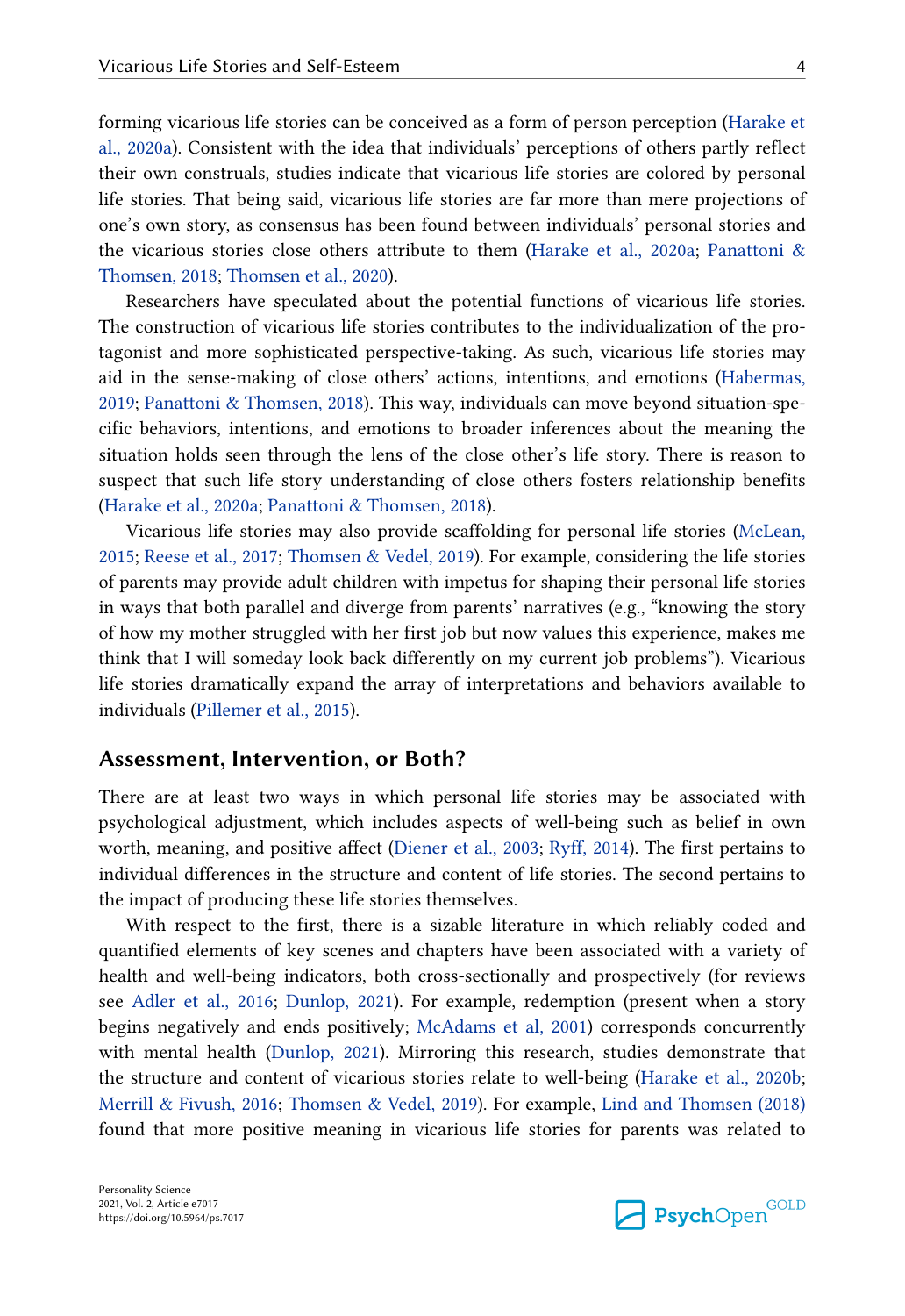more healthy identity, including a sense of being whole and certain about oneself. In summary, the stories individuals construct pertaining to both the self and others relate to psychological adjustment.

With respect to the second, telling life stories may represent a form of intervention [\(Thomsen et al., 2021](#page-23-0)). For example, the expressive writing paradigm, wherein participants are instructed to write about personal experiences repeatedly over several days, has been found to reduce the number of subsequent health complaints [\(Frattaroli, 2006](#page-20-0); [Pennebaker & Seagal, 1999\)](#page-22-0). Similarly, life review therapy has been noted to reduce depressive symptoms [\(Pinquart & Forstmeier, 2012\)](#page-22-0), narrating memories help emotional processing [\(Pasupathi et al., 2017;](#page-22-0) [Smorti & Fioretti, 2016](#page-22-0)), and recalling experiences concerning current romantic partners has been found to enhance relationship warmth [\(Alea & Bluck, 2007](#page-20-0)). The essence of this research is that the process of reflecting on and storying experiences may contribute to flourishing.

More closely related to the present studies, researchers have examined the positive impact of life story reflection ([Steiner et al., 2019;](#page-23-0) [Turner et al., 2021\)](#page-23-0). Over three experiments, [Steiner and colleagues \(2019\)](#page-23-0) prompted participants to write about either 1) four personal life story chapters, or 2) four famous Americans (these studies were conducted in the United States). Administering measures of mood, state-based self-concept clarity, and state-based self-esteem both before and after these tasks, Steiner and colleagues noted that, relative to those who wrote about famous Americans, those who wrote about their own life story chapters demonstrated greater gains in self-esteem. Across studies, the increase in state self-esteem was unrelated with chapter content. Thus, it appeared to matter little whether participants disclosed relatively positive or negative chapters, suggesting that it is the process of narration per se rather than the type of narration that is key to the effect. On the whole, these extant works suggest that crafting a story about the self is associated with heightened psychological adjustment [\(McAdams, 2013](#page-21-0)).

Inspired by the growing literature on vicarious stories, we were interested in determining whether the process of storying close others' lives may similarly benefit narrators. As crafting narratives organizes diverse experiences into a coherent whole, reflecting on the life stories of close others may provide individuals with a sense that they understand the close other, contributing to self-esteem. Furthermore, given that vicarious life stories for close others are intertwined with personal life stories [\(Panattoni](#page-22-0)  [et al., 2021](#page-22-0)), reflecting on close others' life stories may indirectly bring order and meaning to individuals' personal life stories, which again, may carry benefits for self-esteem. Collecting data on the potential advantages of narrating close others' lives can help clarify the adaptive functions of constructing vicarious life stories and inspire narrative interventions.

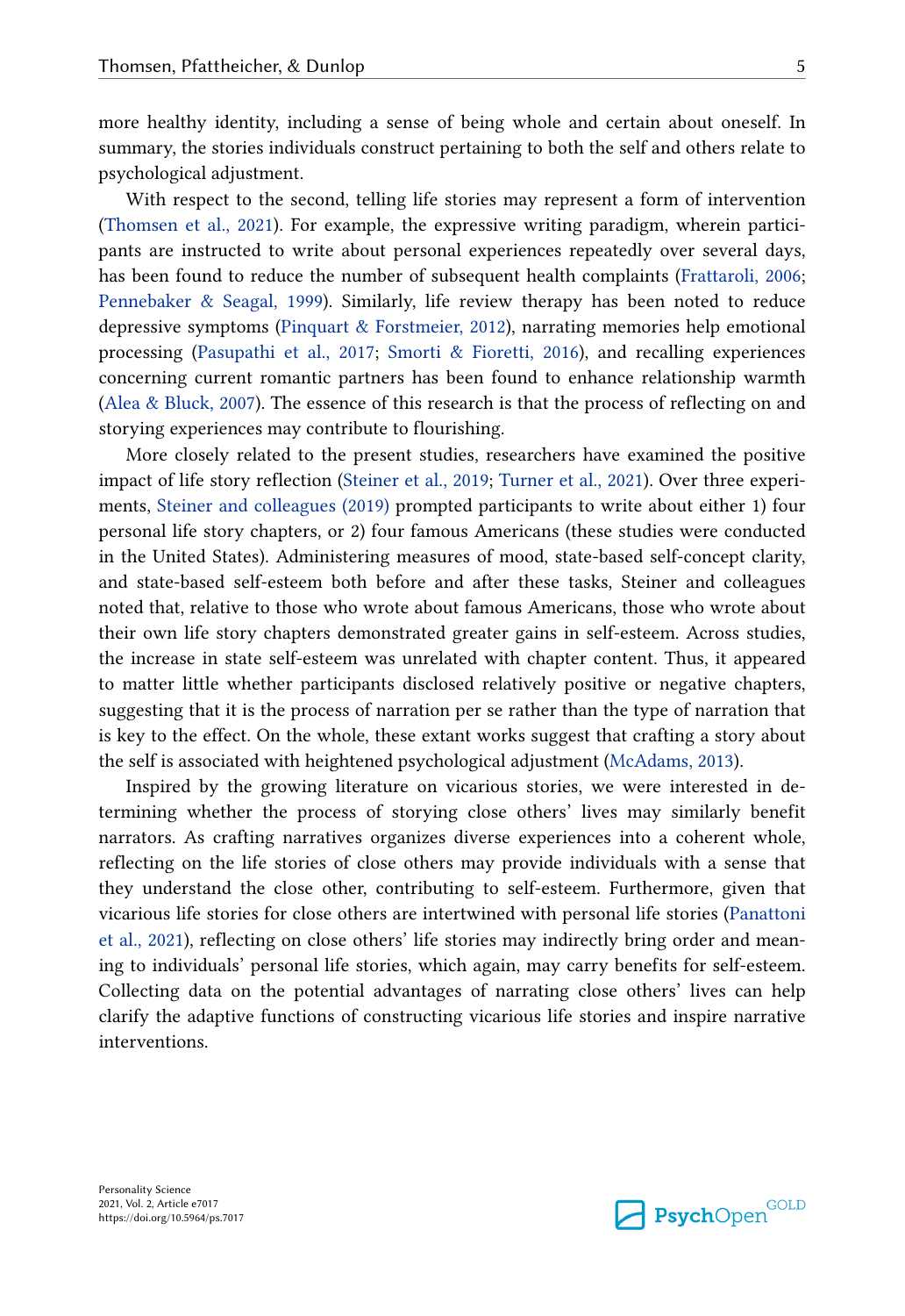### **The Present Studies**

We extend previous experimental work on personal life stories ([Jones et al., 2018;](#page-21-0) [Steiner](#page-23-0)  [et al., 2019](#page-23-0)) to determine whether writing about *vicarious* life stories similarly impacts state self-esteem. In Study 1, we modified and determined the validity of the in-person assessment procedure reported in [Steiner et al. \(2019\)](#page-23-0) for administration via personal computer. Having demonstrated the efficacy of such an approach, in Studies 2 and 3, we then compared the impact of a vicarious life story chapter task, in which participants were instructed to write about the chapters of a parent, with a personal chapter task and a control condition. We focused on vicarious life stories of parents because these have been emphasized as crucial for psychological adaptation ([Merrill & Fivush, 2016;](#page-22-0) [Reese](#page-22-0)  [et al., 2017;](#page-22-0) [Thomsen et al., 2020\)](#page-23-0). In all three studies, measures of mood and state-based self-esteem were administered both before and after the writing tasks. We predicted that participants who wrote about chapters in their parents' and their own life stories would increase in state self-esteem compared to the control condition.

# **Study 1**

In the original study using the presently adopted experimental paradigm, participants were invited to the lab in groups to write about their life story chapters ([Steiner et](#page-23-0)  [al., 2019\)](#page-23-0). We adapted the procedure to an online format to test whether effects would remain when participants wrote about their chapters in a place and time of their own choosing. This adaptation offered pragmatic benefits insofar as it allowed for testing of more participants with fewer resources—which was needed when adding the new condition of main interest (in Studies 2 and 3): Writing about vicarious life story chapters. This extension was also motivated by [Frattaroli's \(2006\)](#page-20-0) meta-analysis indicating that effects of expressive writing were larger when participants completed the writing task at home (as compared to on-campus laboratories). As such, Study 1 served as a platform for the development of the experimental paradigm to be used in Studies 2 and 3. If effects were present when our intervention was administered online, our life story task would become an attractive possibility to internet-based interventions, which are winning terrain ([Johansson & Andersson, 2012](#page-21-0)).

Save for the adaption to the online format, we designed the study to match the previous studies: The experimental group wrote about four personal life story chapters, whereas the control group wrote about four famous persons. State self-esteem and mood were measured both before and after the writing task. We anticipated an interaction between condition and time, such that the group writing about personal chapters would demonstrate an increase in self-esteem, relative to the control group. As was the case with the work of [Steiner et al. \(2019\),](#page-23-0) we included measures of mood to examine whether effects on self-esteem were explained by mood $^{\rm 1}.$  $^{\rm 1}.$  $^{\rm 1}.$ 

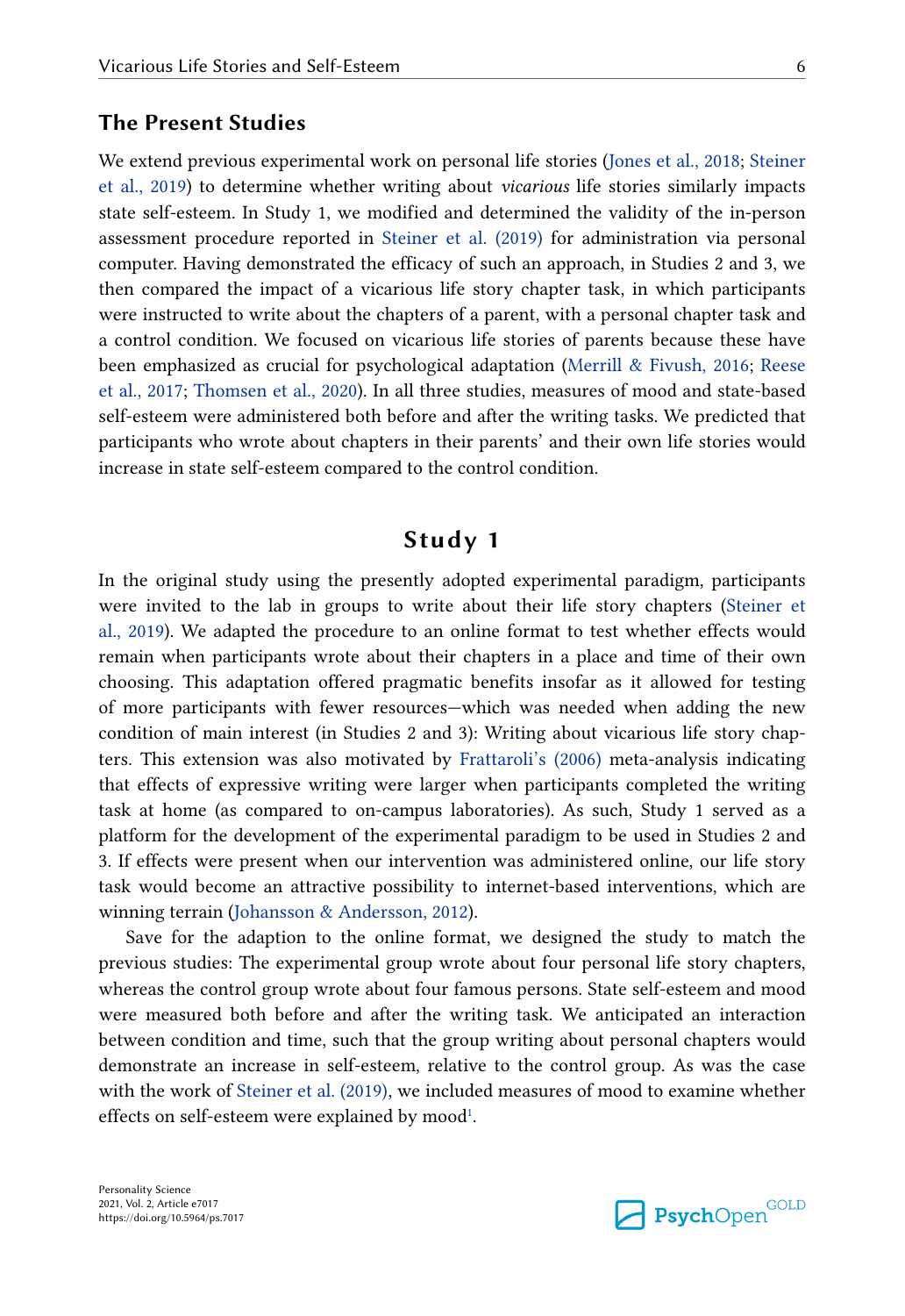### <span id="page-6-0"></span>**Method**

Data scripts and materials can be found in [Supplementary Materials.](#page-19-0) The full data set is not available, as national data sharing rules do not presently allow this.

#### **Participants and Recruitment**

Demographic information for the 254 participants are shown in [Table 1](#page-7-0) (135 in the personal chapter condition; note that we only analyzed data from participants who had four valid chapter/person descriptions and complete self-esteem data, and excluded 70 incomplete responses). The sample size was decided to allow detection of a small-medium effect size (of the predicted within-between interaction; *f* > .10, power = .90, correlation among repeated measures .50, alpha-level .05, two-tailed), building on the main analysis from the prior study ([Steiner et al., 2019\)](#page-23-0). Participants were recruited from a Danish University, where the students participated as a part of a research methods course. Each student was asked to enroll two additional participants over the age of 40 (to ensure spread in age range), a woman and a man.

#### **Materials and Procedure**

Participants were randomized to two conditions (see details below). They were instructed to open the survey when they had one hour of uninterrupted time and complete it in one sitting.

The first part of the survey included a request for informed consent and demographic information. The second part of the survey included scales measuring current mood and state self-esteem (in that order). We used the state-based Positive and Negative Affect Schedule ([Watson et al., 1988\)](#page-23-0) to measure mood, which contains 10 items measuring positive affect and 10 items measuring negative affect, each rated on a 5-point scale (with higher scores indicating more affect; Cronbach's alphas > .85). To measure state self-esteem, we used an adapted version of [Rosenberg's \(1965\)](#page-22-0) self-esteem scale. The original scale includes 10 items rated on a 1-4 point scale. Inspired by [Çili and Stopa \(2015\)](#page-20-0), we adapted the scale to a state format by modifying the wording of the instruction and items to capture how participants felt about themselves right now (e.g., the instruction asked participants to "rate the items according to how you feel about yourself right now at the present moment", and item 2 was adapted to read: "I think I am no good at all"). Higher scores reflect higher state self-esteem (Cronbach's alphas > .90).

In the third part, participants were either instructed to write about four chapters in their life stories or four famous persons (see [Supplementary Materials](#page-19-0) for full instruc-

<sup>1)</sup> In Studies 1 and 2, we included a measure of state self-concept clarity [\(Campbell et al., 1996](#page-20-0)), but similar to the previous three studies [\(Steiner et al., 2019\)](#page-23-0) we found no significant effects and left it out of Study 3. Hence, we do not report analyses for this scale here (see [Supplementary Materials](#page-19-0)).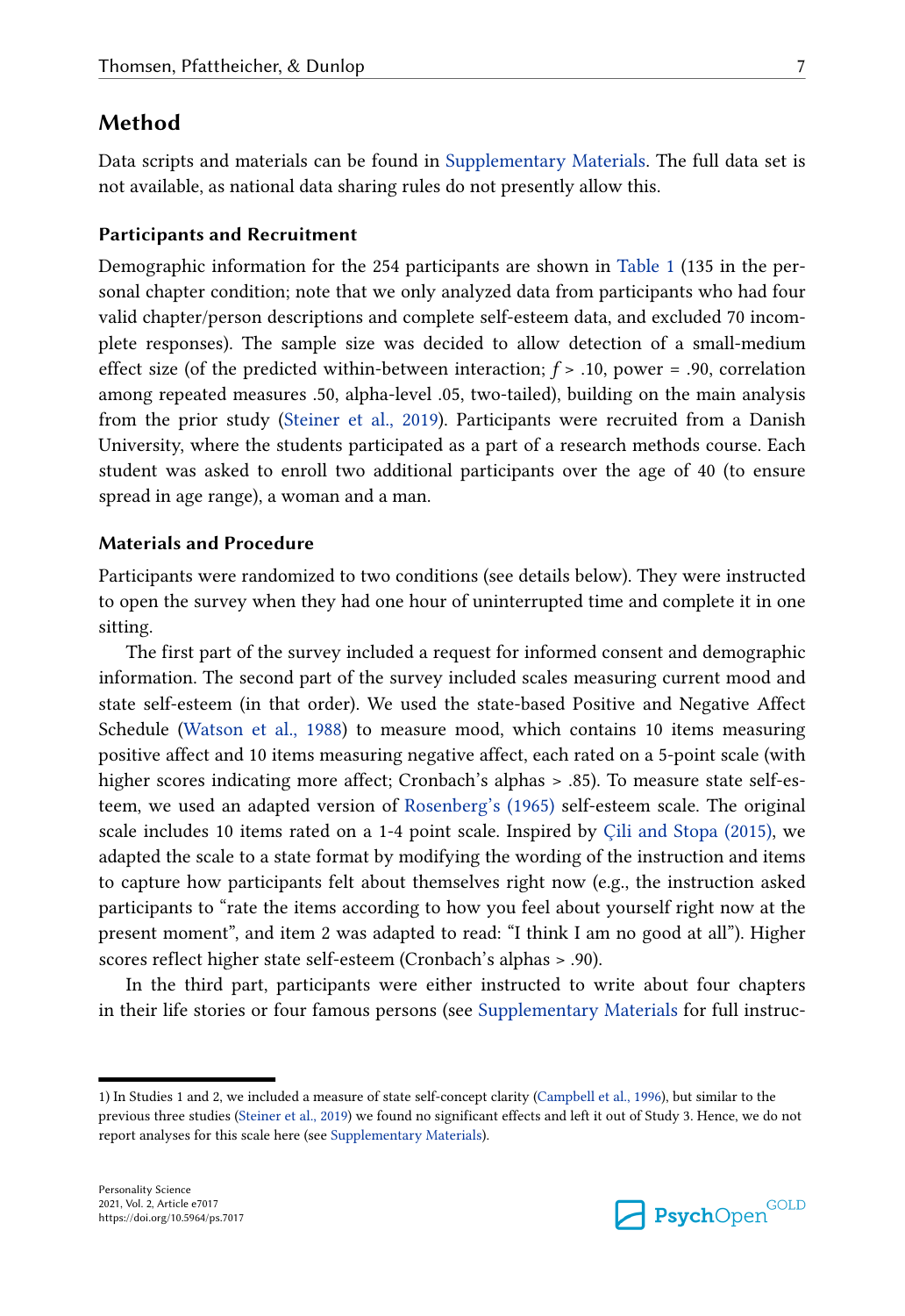#### <span id="page-7-0"></span>**Table 1**

*Demographics for Participants in Studies 1-3*

| Variable                       | Study 1      | Study 2          | Study 3      |
|--------------------------------|--------------|------------------|--------------|
| Gender                         |              |                  |              |
| Woman                          | 182          | 162              | 194          |
| Man                            | 72           | 85               | 89           |
| Missing response               | $\mathbf{0}$ | $\mathbf{0}$     | $\mathbf{1}$ |
| Age (in years)                 |              |                  |              |
| $\boldsymbol{M}$               | 36.87        | 30.75            | 29.90        |
| <b>SD</b>                      | 16.39        | 13.86            | 13.05        |
| Range                          | $20 - 75$    | 19-81            | 18-68        |
| <b>Employment status</b>       |              |                  |              |
| Student                        | 148          | 166              | 211          |
| In full- or part-time work     | 95           | 66               | 59           |
| Unemployed                     | 1            | 6                | 5            |
| Retired                        | 10           | $\overline{9}$   | $\,8\,$      |
| Missing response               | $\mathbf{0}$ | $\mathbf{0}$     | $\mathbf{1}$ |
| Highest level of education     |              |                  |              |
| Elementary school              | 6            | 3                | 5            |
| Further professional training  | 6            | 3                | 11           |
| High school or equivalent      | 137          | 144              | 189          |
| 3-4 years of further education | 55           | 33               | 40           |
| University degree              | 50           | 64               | 39           |
| <b>Ethnical background</b>     |              |                  |              |
| Danish ethnical background     | 228          | 234              | 272          |
| Other ethnical background      | 26           | 12               | 9            |
| Did not wish to reply          | $\mathbf{0}$ | $\mathbf{1}$     | $\mathbf{0}$ |
| Missing response               | 0            | $\boldsymbol{0}$ | 3            |

*Note.* Except for Age all values are frequencies.

tions). For the personal chapter group, instructions invited participants to think back on their entire life course and identify the four most important chapters from their life stories. Chapters were described as extended periods in life and examples were provided. In the case of each chapter, participants were invited to include information about people, places and activities; to consider how the chapter related to their entire life story, including causes, consequences, and themes; and to spend at least 10 minutes describing this period in their lives. They were provided with text fields to describe the chapter, to note what the chapter said about who they were as a person, and to indicate how it related to other chapters. Furthermore, for each chapter participant

Personality Science 2021, Vol. 2, Article e7017 https://doi.org/10.5964/ps.7017

**Psych**Open<sup>GOLD</sup>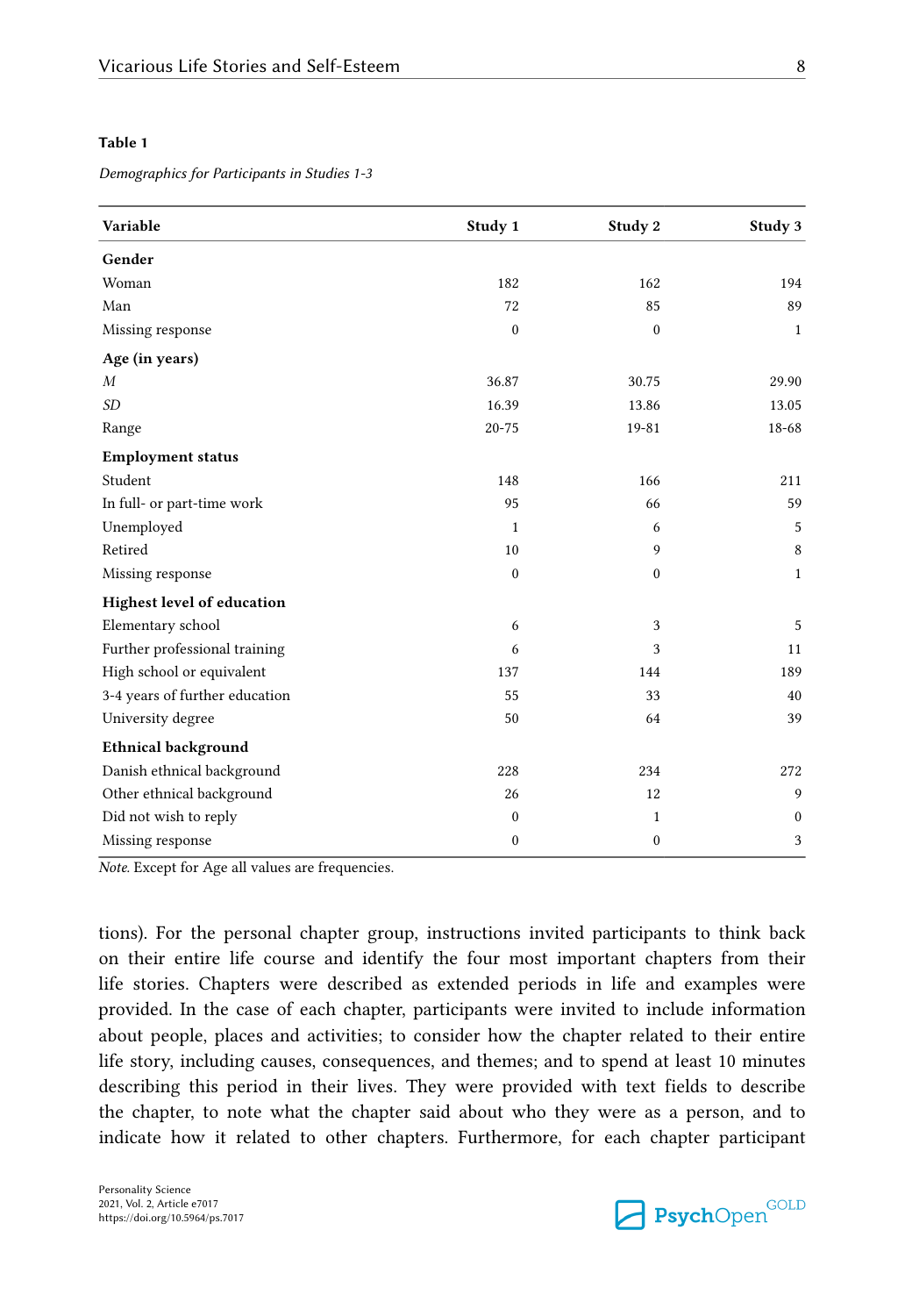answered the following four questions: "To what degree would you describe the chapter as positive/negative?" and "Did the chapter change you in a positive/negative way?", all rated on a 5-point Likert-type scale ranging from 1 (*not at all*) to 5 (*to a very high degree*; [Jensen et al., 2020](#page-21-0)) 2 .

For the four famous persons group, participants were asked to identify four famous persons from any point in history, and examples were provided. They were instructed that they could choose any famous person they wished. For each famous person they were instructed to include information about the people, places, and activities they associated with the person and to spend at least 10 minutes writing. To match the personal chapter condition, participants were provided with text fields to describe the famous person, to describe why they thought the person had become famous, and to describe whether the famous person reminded them of other famous persons and what possible connections were. They then answered the following four questions: "To what degree would this person be evaluated positively/negatively?" and "Has the evaluation of this person changed positively/negatively over time?", all rated on 5-point Likert-type scale ranging from 1 (*not at all*) to 5 (*to a very high degree*). After completing descriptions and ratings for the four famous persons, participants were asked to rate their degree of identification with each person on the following question: "I think the person is similar to me on some points" on a 5-point Likert-type scale ranging from 1 (*do not agree at all*) to 5 (*totally agree*). The four items were included to explore whether higher degree of identification would relate to changes in state self-esteem.

Finally, in the fourth part, participants again completed scales measuring mood and state self-esteem. They were thanked for their participation and debriefed.

## **Results and Discussion**

To test the main hypothesis that writing about personal chapters would increase state self-esteem, we ran a mixed two-way ANOVA (group: personal chapters vs. famous persons; time: before vs. after). There was a significant main effect of time, no significant effect of group, and importantly, the predicted interaction [\(Table 2](#page-9-0) and [Figure 1](#page-10-0)). We examined this interaction by a planned comparison of pre and post scores on state self-esteem within each condition. For the chapter group, there was a significant increase in self-esteem, *t*(134) = 4.27, *p* < .001, *d* = -.37, 95% CI [-.54, -.19]. For the famous person group, the effect was in the same direction but did not reach conventional levels of significance,  $t(118) = 1.81$ ,  $p = .073$ ,  $d = -.17, 95\%$  CI [-.35, .02]. When controlling for mood change (via the PANAS)<sup>[3](#page-9-0)</sup>, the interaction remained significant,  $F(1, 250) = 3.94$ ,  $p = .048$ ,

**Psych**Open<sup>GOLD</sup>

<sup>2)</sup> In Study 1, we explored whether content-coded emotional tone and positive/negative self-event connections were related to effects on self-esteem. We did not find any significant relations between how participants described their chapters in terms of emotional tone and self-event connections, and improvements of self-esteem. For more details on content-coding and analyses, see [Supplementary Materials](#page-19-0).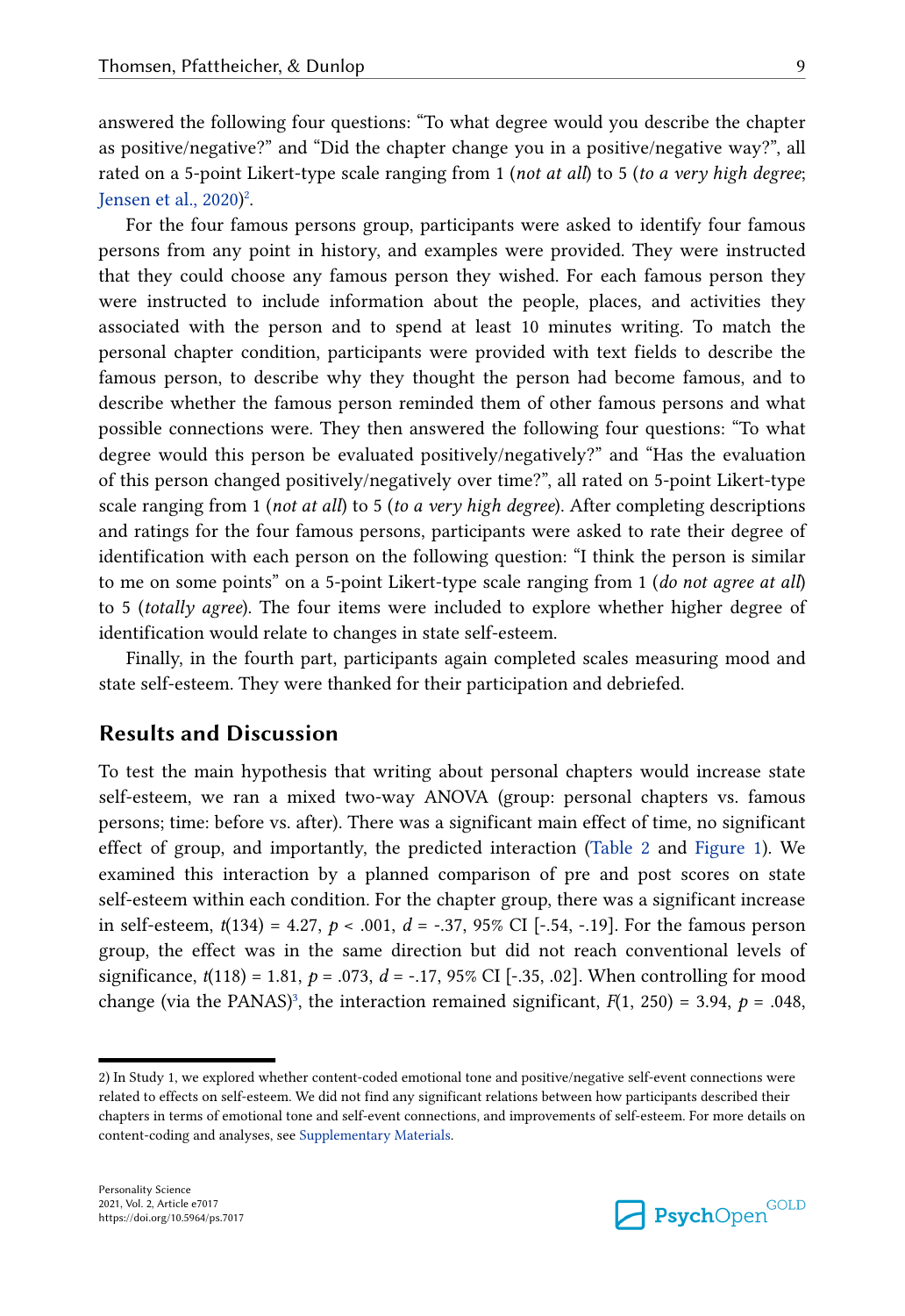<span id="page-9-0"></span> $η<sub>P</sub><sup>2</sup> = .016$ ; effect of time: *F*(1, 250) = 18.02, *p* < .001,  $η<sub>P</sub><sup>2</sup> = .067$ ; effect of group: *F*(1, 250) = 2.63,  $p = .106$ ,  $\eta_p^2 = .010$ .

#### **Table 2**

*Means (SD) and ANOVA Statistics for State Self-Esteem Before and After the Experimental Manipulation in Studies 1-3*

| Self-esteem,<br>before<br>M(SD)<br>Study/Condition | Self-esteem,<br>after<br>M(SD) |                                   | Condition                          | Time x condition<br>interaction   |
|----------------------------------------------------|--------------------------------|-----------------------------------|------------------------------------|-----------------------------------|
|                                                    |                                | Time                              |                                    |                                   |
|                                                    |                                |                                   |                                    |                                   |
| 33.54 (5.48)                                       | 34.76 (5.09)                   | $F(1, 252) = 19.48***$            | $F(1, 252) = .44$                  | $F(1, 252) = 5.37^*$              |
| 34.38(5.15)                                        | 34.76 (5.26)                   | $\eta_{\rm n}^2$ = .07 [.02, .14] | $\eta_{\rm n}^2$ = .002 [.00, .03] | $\eta_{\rm n}^2$ = .02 [.00, .07] |
|                                                    |                                |                                   |                                    |                                   |
| 33.51(5.35)                                        | 34.38 (5.39)                   | $F(1, 244) = 26.25***$            | $F(2, 244) = .01$                  | $F(2, 244) = 1.18$                |
| 33.65(5.38)                                        | 34.22 (5.58)                   | $\eta_{\rm p}^2$ = .10 [.04, .17] | $\eta_{\rm n}^2$ < .001 [.00, .00] | $\eta_{\rm n}^2$ = .01 [.00, .04] |
| 33.62(5.26)                                        | 34.06 (5.33)                   |                                   |                                    |                                   |
|                                                    |                                |                                   |                                    |                                   |
| 33.22 (4.75)                                       | 34.72 (4.56)                   | $F(1, 281) = 30.61$ **            | $F(2, 281) = .34$                  | $F(2, 281) = 17.02***$            |
| 33.06 (4.85)                                       | 34.16 (5.17)                   | $\eta_{\rm n}^2$ = .10 [.04, .17] | $\eta_{\rm n}^2$ = .002 [.00, .02] | $\eta_{\rm p}^2$ = .11 [.05, .18] |
| 33.62 (4.34)                                       | 33.27 (4.73)                   |                                   |                                    |                                   |
|                                                    |                                |                                   |                                    |                                   |

*Note.* Self-esteem score reflects the score summed up across the 10 items (ranging from 1 to 4 each). Possible range of self-esteem: 10-40. 95% CI is presented in brackets.  $*_{p}$  < .05.  $*_{p}$  < .001.

We then determined whether emotional tone and self-change connections related to change scores for self-esteem and found no significant correlations (*r*s(133) from -.08, 95% CI [-.25, .09] to .04, 95% CI [-.13, .21], *p*s > .35). For the control group writing about famous persons, we explored the correlation between the sum score of the four identification items with change scores in self-esteem and found no significant relation,  $r(117)$  = -.07, 95% CI [-.25, .11],  $p = .427$ . In short, none of the measured variables were related to an increased benefit stemming from the two writing tasks.

In summary, participants who wrote about their personal chapters increased in state self-esteem while this was less pronounced among participants who wrote about famous persons. As such, the results replicate findings from previous studies ([Turner et al., 2021](#page-23-0); [Steiner et al., 2019](#page-23-0)), while demonstrating that the effect is also found when using an online format. The beneficial effect of writing was not significantly related to any of the measured differences in the content of chapters. Individuals who wrote about positive chapters did not benefit more than individuals who wrote about less positive chapters. This seems to indicate that it is telling the story, rather than any specific type of story



<sup>3)</sup> We found significant interactions for positive mood for Studies 1 and 3 (with a significant before to after increase only for the personal chapters condition), see [Supplementary Materials](#page-19-0)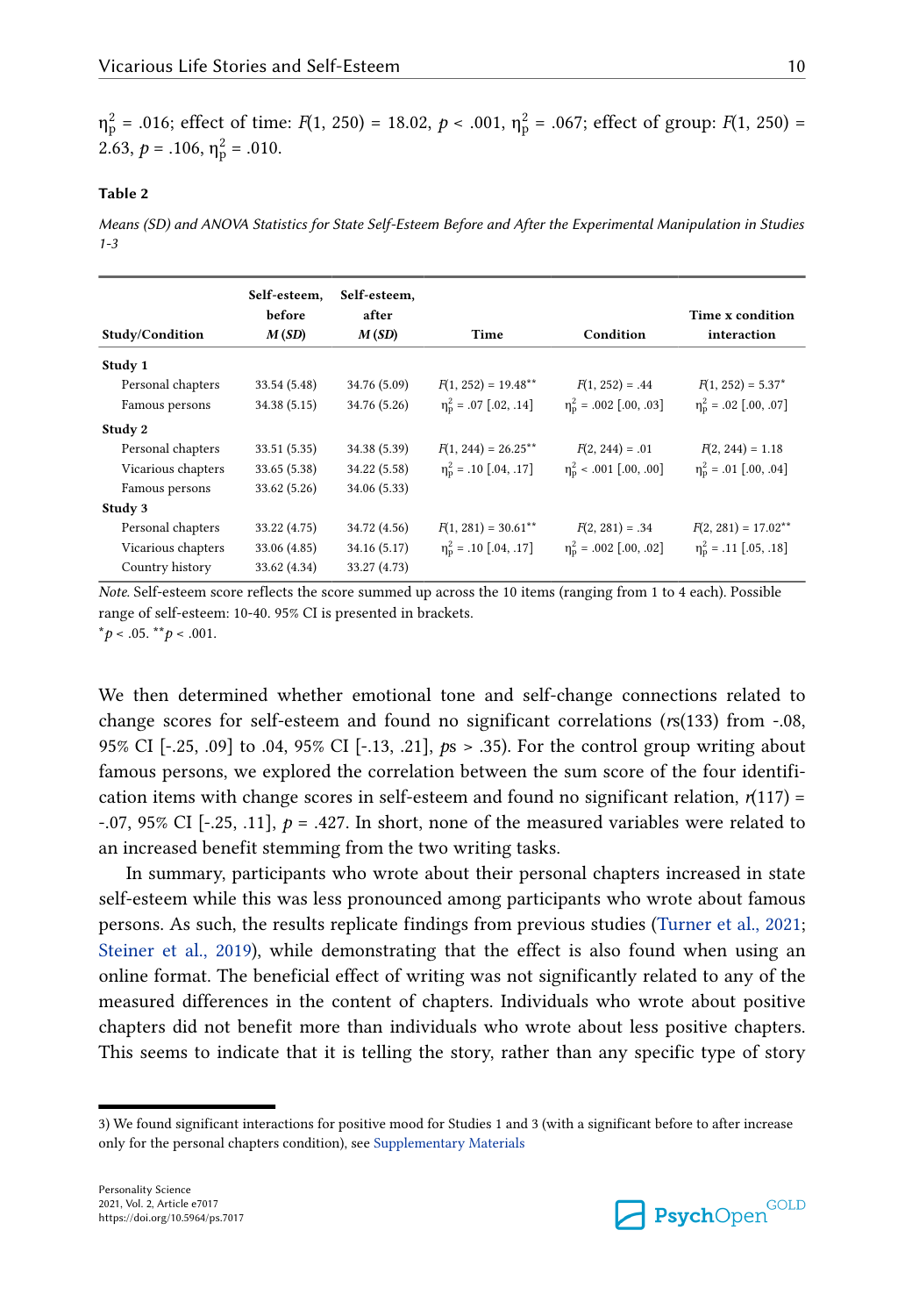<span id="page-10-0"></span>that boosts self-esteem. This leads us to our main question: Does it matter whose story is told? Can reflecting on vicarious life stories for parents bring similar self-esteem benefits?

#### **Figure 1**

*State Self-Esteem Before and After the Experimental Manipulation in Studies 1-3*



*Note.* Self-esteem score reflects the score summed up across the 10 items (ranging from 1 to 4 each). Possible range of self-esteem: 10-40. Error bars reflect the 95% CI for the mean.

# **Study 2**

Vicarious life stories serve important functions. They aid perspective-taking and understanding of close others, contributing to relationship quality [\(Harake et al., 2020a](#page-21-0); [Panattoni & Thomsen, 2018\)](#page-22-0). Further, they hold life lessons that may shape the construction of personal life stories [\(McLean, 2015;](#page-21-0) [Merrill & Fivush, 2016](#page-22-0); [Thomsen & Pillemer,](#page-23-0)  [2017\)](#page-23-0). Vicarious life stories for close others are intertwined with personal life stories, as these vicarious stories are constructed to support the plots and self-images in personal life stories [\(Panattoni et al., 2021](#page-22-0)). As such, writing about vicarious life story chapters for a parent may boost self-esteem by contributing to the sense that one understands her/him and by indirectly bringing order and meaning to one's personal life story. To explore this possibility, we asked participants in Study 2 to either write about chapters for the parent with whom they felt closest (our vicarious life story chapters condition), about personal chapters, or about famous persons (control condition).

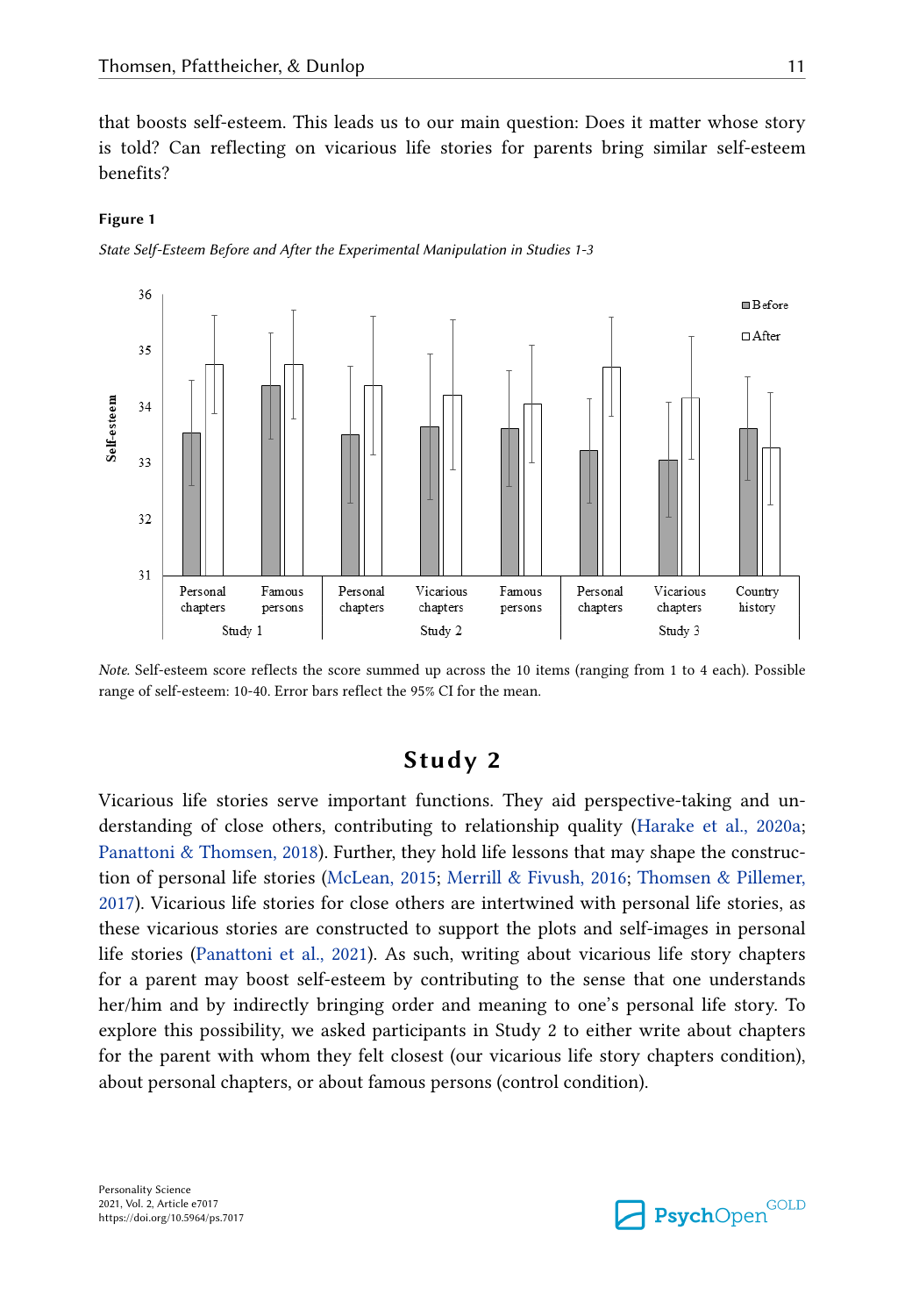### **Method**

The study's expected sample size, hypotheses, and analyses were preregistered (see [Supplementary Materials](#page-19-0)). Data scripts and materials can also be found in [Supplementary Materials.](#page-19-0)

#### **Participants and Recruitment**

We had planned to recruit 100 participants for each condition to allow for the detection of a small-to-medium effect size in the main analysis. However, as pre-registered, the study was conducted as a part of a research method course with a hard deadline. Data collection was closed before reaching our planned sample size. Two hundred forty seven participants were included in this study (77 in the personal chapter condition, 69 in the vicarious chapter condition, and 101 in the control condition; note that we only analyzed data from participants who had four valid chapter/person descriptions and complete self-esteem data and excluded 127 incomplete responses). With this sample size, we are able to detect small-to-medium effects (the predicted within-between interaction) of *f*  > .11 (power = .90, correlation among repeated measures .50, alpha-level .05, two-tailed). Participants consisted of students in the research methods course as well as additional participants they were asked to recruit (two per student with at least one being male). Demographic information is displayed in [Table 1](#page-7-0).

#### **Materials and Procedure**

The materials and procedure were modelled after Study 1 and here we only note divergences. The participants were sent an email with a link to an electronic questionnaire. They were randomly prompted to write about four personal chapters, four vicarious chapters for the parent to which they felt the closest, or four famous persons.

The instructions for personal chapters and famous persons were similar to Study 1. Participants writing about vicarious life story chapters were asked to select the parent they felt closest to and indicate whether this was their mother or father. They were given an instruction paralleling that of the personal chapter condition, where they were asked to think about their parent's entire life course and identify four important chapters in her/his life story (see [Supplementary Materials](#page-19-0)). Furthermore, for each chapter they rated the following four questions on emotional tone and parent-change connections: "To what degree would you describe the chapter as positive/negative?" and "Did the chapter change your mother/father in a positive/negative way?", all rated on a 5-point Likert-type scale ranging from 1 (*not at all*) to 5 (*to a very high degree*). Finally, participants were asked to rate their degree of identification with the parent by answering the following question on a 5-point Likert-type scale ranging from 1 (*do not agree at all*) to 5 (*totally agree*): "I think my mother/father is similar to me on some points". The item was included to explore whether higher degree of identification would relate to increased effect on state self-esteem. They also provided the age of their parent.

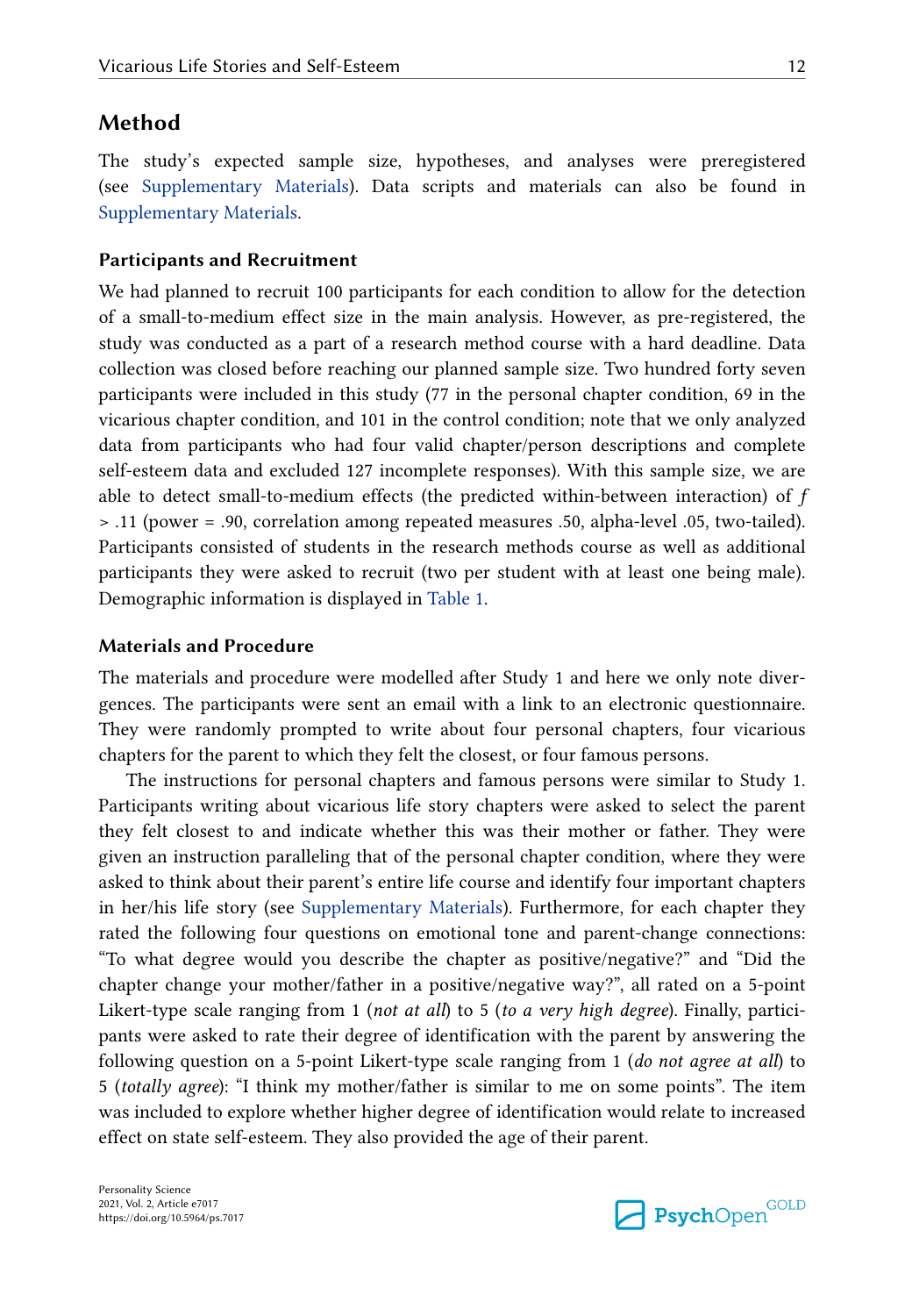# <span id="page-12-0"></span>**Results and Discussion**

Most participants writing about vicarious chapters selected their mothers' life stories (*N*   $=$  56; fathers' life stories  $N = 13$ <sup>5</sup>. The mean age for the selected parent was 60.27 years (*SD* = 12.18).

To test the main hypothesis that writing about vicarious and personal chapters would increase state self-esteem, we ran a mixed two-way ANOVA (group: personal chapters versus vicarious chapters versus famous persons; time: before versus after). There was a significant main effect of time, no significant effect of group, and unexpectedly the predicted interaction was not significant ([Table 2](#page-9-0) and [Figure 1\)](#page-10-0). We followed up by planned comparisons of before and after scores on state self-esteem for the three conditions separately. For the personal chapter group, there was a significant increase in self-esteem, *t*(76) = 3.84, *p* < .001, *d* = -.44, 95% CI [-.67, -.20], and this was also the case for the vicarious life chapter group,  $t(68) = 2.24$ ,  $p = .028$ ,  $d = -.27$ , 95% CI [-.51, -.03]. For the famous person group, the effect was also significant,  $t(100) = 2.66$ ,  $p = .009$ ,  $d =$  $-27$ ,  $95\%$  CI [ $-46$ ,  $-07$ ]. When controlling for mood change (via the PANAS)<sup>[3](#page-9-0)</sup>, the main effect of time remained significant,  $F(1, 203) = 19.33$ ,  $p < .001$ ,  $\eta_p^2 = .087$ , and the two other effects remained non-significant, *F*s(2, 203) = .50 and .43, *p*s > .60).

We then tested whether change scores for self-esteem were related to emotional tone and self/parent-change connections. No significant correlations were observed with respect to personal chapters, *r*s(75) from -.17, 95% CI [-.38, .06] to .17, 95% CI [-.06, .38], or vicarious chapters, *rs*(67) from -.08, 95% CI [-.31, .16] to .01, 95% CI [-.23, .25]. We correlated the item measuring identification with parent to explore whether it related to the effect on self-esteem for the vicarious life chapter condition, but found no significant relationship,  $r(67) = .10, 95\%$  CI [-.14, .33],  $p = .43$ . For the control group writing about famous persons, we explored whether the sum score of the four identification items correlated with change scores in self-esteem and found no significant relation,  $r(99) = .07$ , 95% CI  $[-13, 0.26]$ ,  $p = 0.52$ . In short, as was the case in Study 1, none of the measured variables were related to benefitting more from the three writing tasks.

In summary, the predicted condition x self-esteem increase interaction was not found. Participants writing about personal and vicarious chapters *did* show increases in self-esteem, but participants in the control group who wrote about famous persons also showed an increase in self-esteem. In fact, the pattern indicates that the non-significant interac-



<sup>4)</sup> We also included measures of attachment and narcissism at the very end of the study, but do not report details here, as they are not relevant for the present purpose.

<sup>5)</sup> We explored gender differences in effects of writing about vicarious life stories for mothers (the N for fathers was too low to allow meaningful gender comparisons). We found no significant differences, see [Supplementary Materials.](#page-19-0)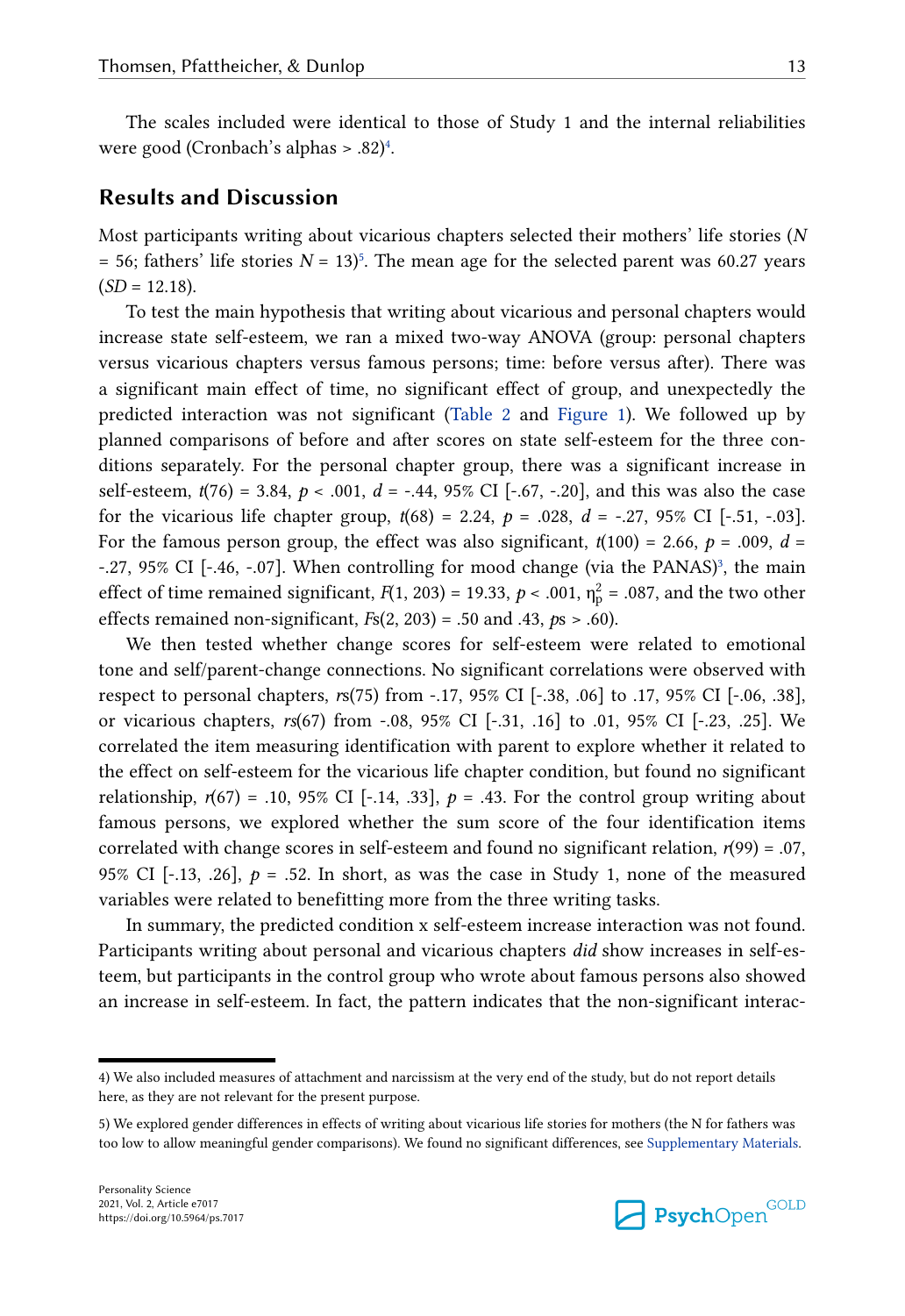tion could be the result of a significant increase in self-esteem within the control group, implying that this group did not act as a neutral comparison. This interpretation aligns with Study 1 results where the control group increased in self-esteem to a marginally significant degree. Previous studies have indicated that thinking about favorite celebrities can carry benefits [\(Derrick et al., 2008\)](#page-20-0) and hence writing about famous persons may be a less than ideal control condition. This may be particularly so, given that our participants seemed to focus on positive public figures (e.g., artists, sports stars, and political figures that they admired). Hence, in Study 3, we adopted a different task for the control condition to provide a neutral comparison against which potential increases in self-esteem for the two life story conditions could be compared.

# **Study 3**

In Study 3, we examined potential beneficial effects of writing about personal and vicarious chapters. Based on the findings pertaining to the control condition used in Studies 1 and 2, in Study 3, we asked participants in the control condition to write about the history of countries (rather than famous persons). This control task was chosen because it involves narrative thinking similar to the two experimental tasks, while not involving person narratives.

Further, we modified the instructions for writing about personal and vicarious chapters in an attempt to strengthen a potential effect. Inspired by the expressive writing paradigm [\(Pennebaker & Seagal, 1999](#page-22-0)) and research on value-confirmation ([Steele &](#page-22-0)  [Liu, 1983\)](#page-22-0), we adapted the instruction to invite participants to write about thoughts, emotions, and values, as narrating internal states and value-confirmation may be mechanisms explaining the positive effect on self-esteem ([Steiner et al., 2019](#page-23-0)). In addition, we asked participants to write about three rather than four chapters. In Studies 1 and 2, we had observed that several would-be participants were excluded because they were unable or unwilling to describe four chapters. By reducing the number of chapters to three, we would retain more participants in the analyses and counter potential negative effects on self-esteem arising from difficulties identifying four important life chapters (be they personal or vicarious).

### **Method**

The study's expected sample size, hypotheses, and analyses were preregistered (see [Supplementary Materials](#page-19-0)). Data scripts and materials can also be found in [Supplementary Materials.](#page-19-0)

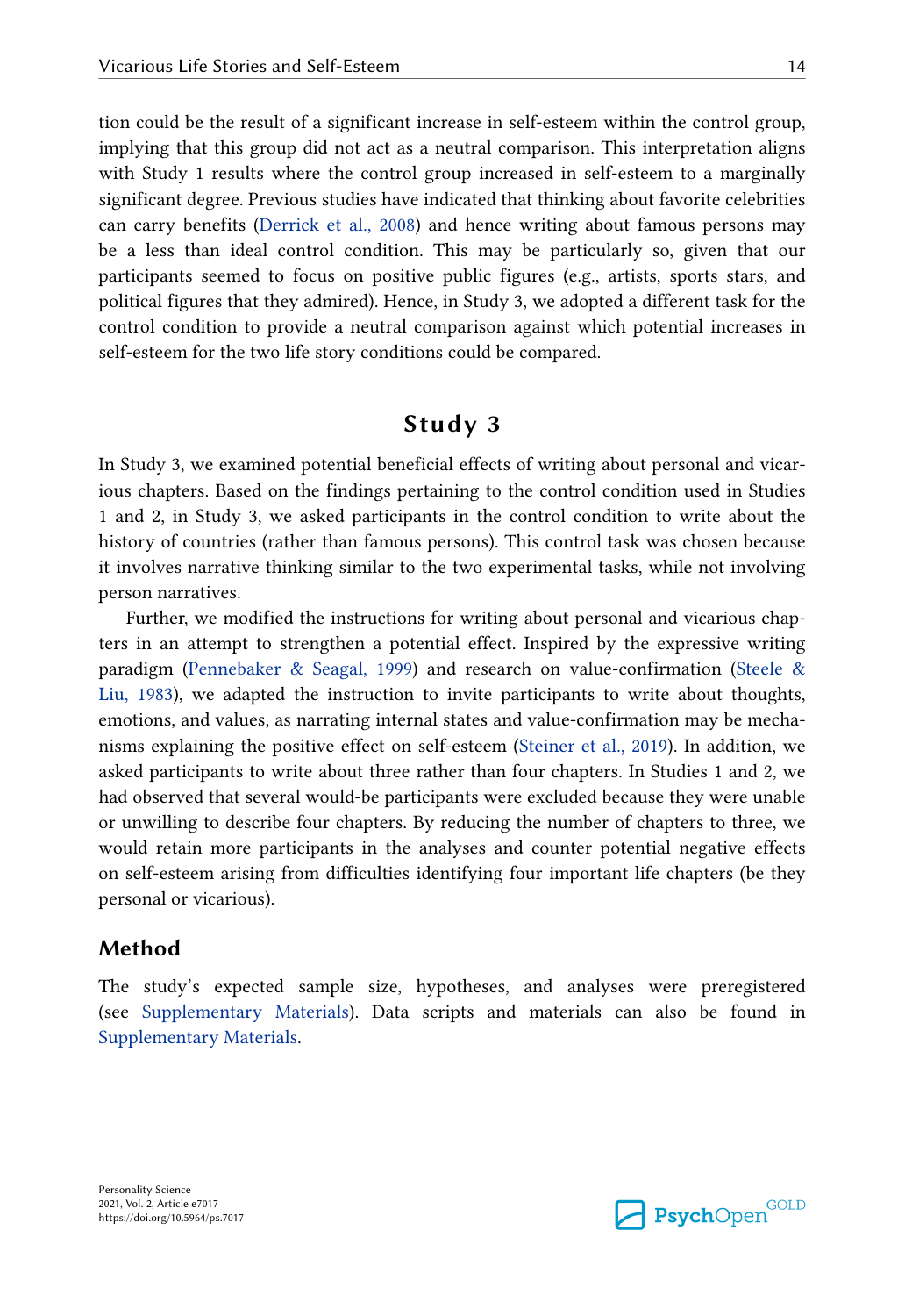#### **Participants and Recruitment**

As was the case in Study 2, we had planned to recruit 100 participants for each condition. However, as pre-registered, the study was conducted as a part of a research method course with a hard deadline, and we closed data collection before reaching the planned total of 300 participants. All in all, 284 participants were included (105 in the personal chapter condition, 90 in the vicarious chapter condition, and 89 in the control condition, note that we only analyze data from participants who had three valid chapter/country history descriptions and complete self-esteem data, and excluded 173 incomplete responses). With this sample size, we are able to detect small-to-medium effects (the predicted within-between interaction) of *f* > .10 (power = .90, correlation among repeated measures .50, alpha-level .05, two-tailed). Participants were recruited in a manner akin to Studies 1 and 2. Each student was asked to enroll two additional participants, at least one man. Demographic information appears in [Table 1.](#page-7-0)

#### **Materials and Procedure**

Materials and procedure were modelled after Study 2 with the exceptions noted above, and here we only note divergences. The instructions for personal and vicarious chapters were similar to those of Study 2, except that we asked for three (rather than four) chapters. Participants were further invited to "include information about people, activities, emotions, and thoughts that you associated with the chapter". The first follow-up question on chapters also asked participants to reflect on what the chapter said about what was important to them (see [Supplementary Materials\)](#page-19-0). The participants in the control condition were asked to write about the history of three countries: USA, France, and England (these countries were selected because we assumed that most Danish students would be familiar with their history). The instructions further stated that they could write about anything they chose from far back into the past and up to year 2000 (to avoid corona-related events); that they should be as specific, detailed and factual as possible (they were asked to imagine that they were historians writing about these events). For each country, they were further asked to include factual information about people, places, and actions that were a part of the history of the country, think about what they wished to write about before starting, and to spend at least 10 minutes writing. In order to parallel the two experimental conditions, participants were then asked to elaborate in response to two questions concerning what the respective history said about the identity of the country and what was important to the country, and whether the history of the country described was connected to the history of other countries. They were then asked to rate four questions about each country: "To what degree would you evaluate the events as positive/negative for the country?" and "Did the events change the country in a positive/negative way?", all rated on a 5-point Likert-type scale ranging from 1 (*not at all*) to 5 (*to a very high degree)*.

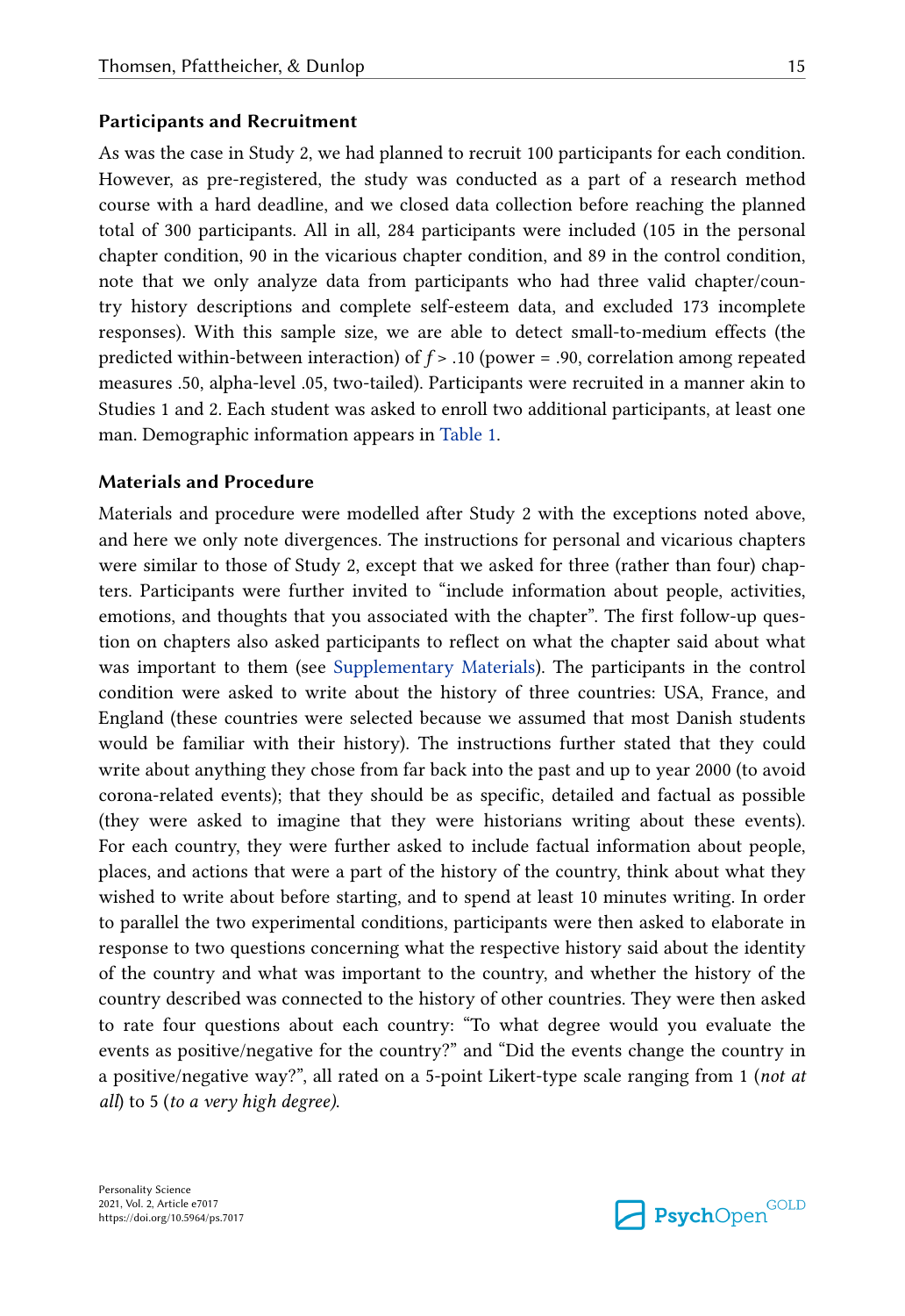The scales included were similar to Studies 1 and 2. The internal reliabilities were good (Cronbach's alphas > .82)[4](#page-12-0) .

### **Results and Discussion**

As was the case in Study 2, most participants writing about vicarious chapters selected their mothers' life stories ( $N = 69$ ; fathers' life stories  $N = 21$ <sup>[5](#page-12-0)</sup>. The mean age for the selected parent was 56.92 years (*SD* = 9.43).

To test the main hypothesis that writing about vicarious and personal chapters would increase state self-esteem, we ran a mixed two-way ANOVA (group: personal chapters versus vicarious chapters versus country history; time: before versus after). There was a significant main effect of time, no significant effect of group, and the predicted significant interaction [\(Table 2](#page-9-0) and [Figure 1](#page-10-0)). We followed up by a planned comparison of before and after scores on state self-esteem for the three conditions separately. For the personal chapter group, there was a significant increase in self-esteem,  $t(104) = 7.39$ ,  $p$  $< .001, d = .72, 95\%$  CI [ $-.94, -.51$ ], and this was also the case for the vicarious chapter group,  $t(89) = 5.08$ ,  $p < .001$ ,  $d = -.54$ , 95% CI [-.76, -.31]. For the country history group, the reduction in self-esteem did not reach significance,  $t(88) = 1.22$ ,  $p = .226$ ,  $d = .13$ , 95% CI [-.08, .[3](#page-9-0)4]). When controlling for mood change (via the PANAS)<sup>3</sup>, the interaction remained significant, *F*(2, 277) = 8.79, *p* < .001,  $\eta_p^2$  = .060; effect of time: *F*(1, 277) = 26.80, *p*  $\times$  .001,  $\eta_p^2$  = .088; effect of group: *F*(2, 277) = .58, *p* = .559,  $\eta_p^2$  = .004.

We then tested whether change scores for self-esteem were related to emotional tone and self/parent-change connections and found no significant correlations, *r*s(103) from -.07, 95% CI [-.26, .12] to .12, 95% CI [-.07, .30] for personal chapters and *r*s(88) from -.07, 95% CI [-.27, .14] to .07, 95% CI [-.14, .27] for vicarious chapters). We correlated the item measuring identification with parent to explore whether it related to the effect on self-esteem for the vicarious chapter condition, but found no significant relationship,  $r(88) = -0.05$ , 95% CI [-.25, .16],  $p = 0.671$ . In short, none of the measured variables were related to benefitting more from the two chapter tasks.

In summary, we garnered support for our hypothesis that writing about both vicarious chapters for a close parent and personal chapters increased state self-esteem. As such, Study 3 both replicates and extends Study 1 and previous studies ([Steiner et al.,](#page-23-0)  [2019;](#page-23-0) [Turner et al., 2021](#page-23-0)). The effect size for vicarious life story chapters was smaller than the one for personal life story chapters, indicating that the two conditions may not be equivalent in their effects. None of the measured chapter characteristics (emotional tone and self/parent-change connections) were related to changes in self-esteem. That is, participants' improvement was not conditional on writing about positive (or negative) chapters, which is similar to previous studies [\(Steiner et al., 2019](#page-23-0)).

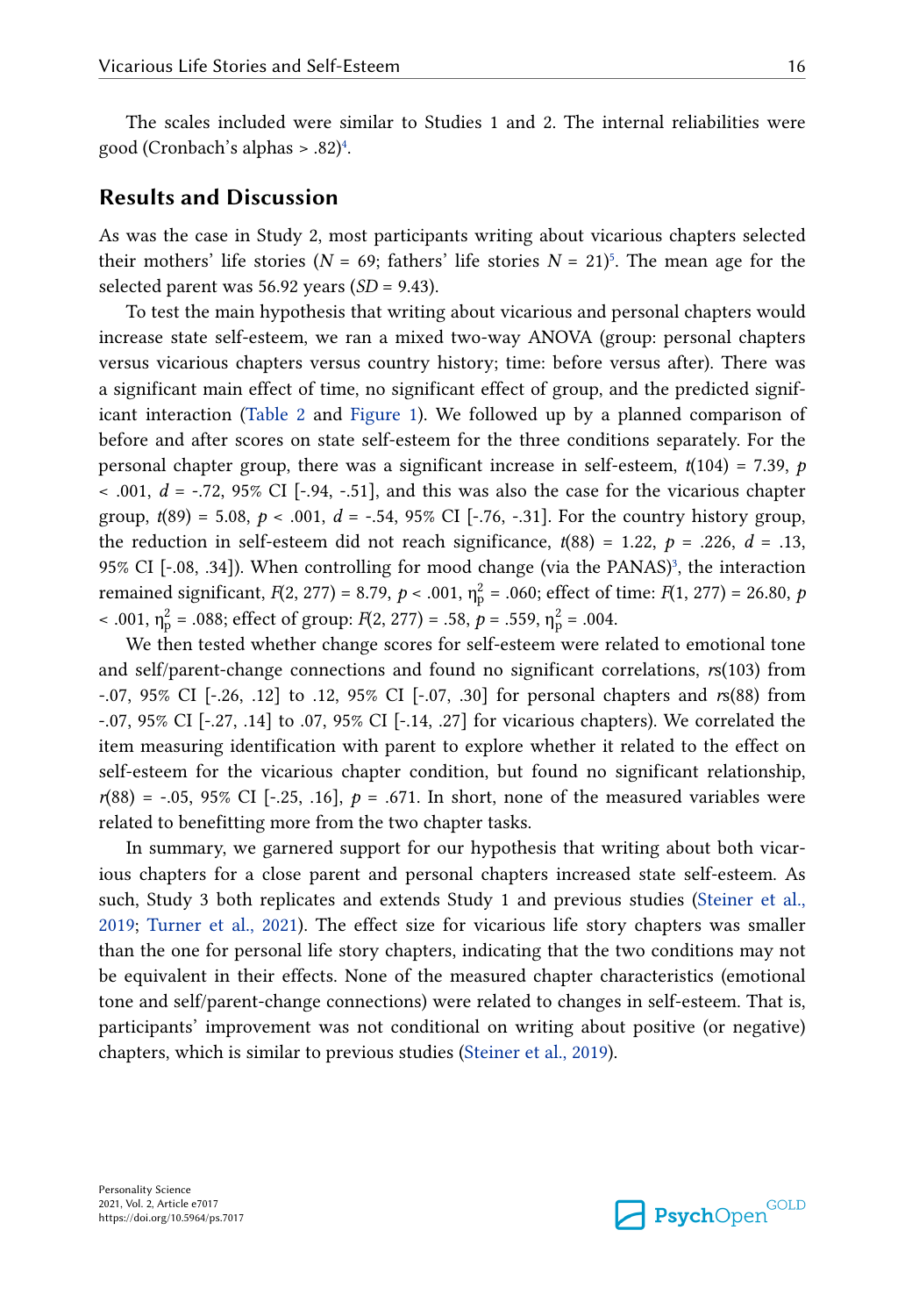# **General Discussion**

The main purpose of our studies was to determine whether writing about vicarious life stories for close others boosts state self-esteem in a manner comparable to writing about one's own chapters. Having validated an online experimental paradigm in Study 1, this possibility was tested and confirmed in Studies 2 and 3. Below, we discuss the novel findings regarding vicarious life stories.

## **Narrating Close Others' Lives Brings Psychological Advantages**

Our finding that writing about the vicarious life stories of parents carry benefits for self-esteem, similar to that of writing about personal life stories, is broadly consistent with the idea that making meaning through story construction (be they the author's own or those of close others) fosters psychological adjustment ([McAdams, 2013\)](#page-21-0). The studies extend previous literature on vicarious and intergenerational stories, which have shown that story characteristics relate to well-being ([Harake et al., 2020b;](#page-21-0) [Merrill & Fivush,](#page-22-0)  [2016;](#page-22-0) [Thomsen & Vedel, 2019\)](#page-23-0). The important difference between the previous and the present studies is that we examined effects of the narration process rather than particular thematic and structural features of narratives, in relation to psychological adjustment. The difference between our approach and previous studies is also apparent in the lack of significant relations between the content of vicarious life stories and improvements in self-esteem in both Studies 2 and 3. This is similar to the previous studies, which found no associations between writing about particular content of personal chapters and self-esteem increase [\(Steiner et al., 2019\)](#page-23-0). This is likely explained by our focus on the process of narration and changes in self-esteem (intervention) versus observing relations between life story features and positive outcomes (assessment).

Why would writing about parents' life stories increase self-esteem? We did not examine potential mechanisms but speculate that the effects may arise through two pathways: 1) improved understanding of the close other (parent) and 2) indirect effects on personal life stories. As a part of writing about parents' chapters, individuals reflected on the meaning of the chapters in terms of parents' values and identity. Forming rich mental representations of the close others that populate individuals' social world is a key process involved in maintaining closeness, negotiating conflict, and ensuring smooth collaboration [\(Harake et al., 2020a](#page-21-0); [Panattoni & Thomsen, 2018](#page-22-0)). Constructing vicarious life stories is a part of sophisticated and individualized perspective-taking, and they likely organize and infuse with meaning the variety of social interaction taking place over the course of close relationships. As individuals gain a sense that they understand the close other better through reflecting on her/his life story, they may experience heightened self-esteem.

Additionally, reflecting on parents' life stories may have invited parallel thoughts about personal life stories. Several authors agree that personal and vicarious stories are

**Psych**Open<sup>GOLD</sup>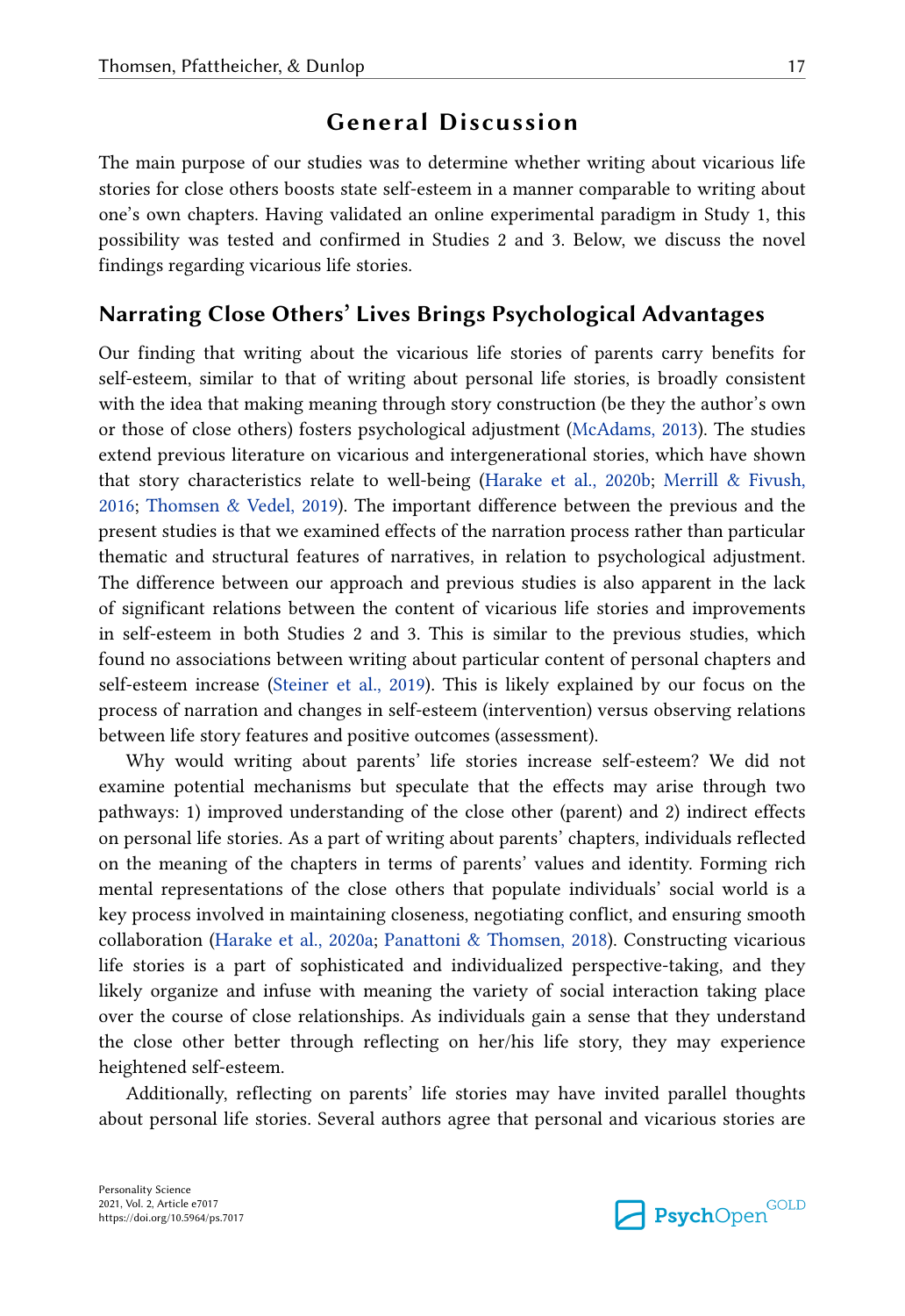closely intertwined [\(Reese et al., 2017](#page-22-0); [Thomsen & Pillemer, 2017\)](#page-23-0). Individuals can learn from parents' life stories ([McLean, 2015;](#page-21-0) [Merrill & Fivush, 2016\)](#page-22-0) and may shape their personal life stories to mirror or diverge from parents' life stories [\(Thomsen & Vedel,](#page-23-0)  [2019\)](#page-23-0). Hence, reflecting on the meaning of parents' chapters could simultaneously evoke thoughts about the meaning of one's own chapters.

Future studies can tease apart these explanations by introducing additional experimental conditions and outcome variables. For example, it would be useful to examine whether the vicarious life story condition leads to a sense of understanding the close other and/or oneself.

### **Life Stories and Intervention**

Importantly, we demonstrated experimentally that writing about vicarious life stories can improve self-esteem, suggesting a causal relation between life story reflection and psychological adjustment. The latter is a key development in life story research generally, but in vicarious life story research particularly, as much research is non-experimental [\(Adler et al., 2016;](#page-20-0) [Merrill & Fivush, 2016](#page-22-0); [Thomsen et al., 2020\)](#page-23-0). To better understand the beneficial effects of life stories and to support the development of narrative interventions, the field could embrace experimental research studying the micro-processes involved in narration and psychological adjustment. We offer the current paradigm as a useful starting point for conducting such controlled research, as instructions in the life story conditions can be varied systematically to examine the impact of potential adaptive narrative processes, such as positive meaning, coherence, and emotional integration [\(Adler et al., 2016;](#page-20-0) [Dunlop, 2021](#page-20-0); [Habermas, 2019](#page-21-0)). Such conditions can be compared to more open instruction to test whether there are selective benefits to certain types of stories or whether it is the storying process as such that is important.

If the present findings for vicarious life stories are replicated, it would suggest that crafting life stories for close others could be a focus for narrative interventions. Presently, these emphasize sharing personal stories ([Pinquart & Forstmeier, 2012;](#page-22-0) [White](#page-23-0)  [& Epston, 1990\)](#page-23-0), but as argued above, rich and complex understanding of close others supported by vicarious life story construction may hold advantages for psychological adaptation that go beyond those conferred by personal life stories. The insights and methods from vicarious life story research may offer routes to further developing narrative interventions ([Thomsen et al., 2021](#page-23-0)).

## **Limitations and Future Directions**

We acknowledge that part of our sample were students from psychology, although we enriched it with people from the broader population. Nonetheless, it remains unclear whether the results replicate in different samples and also in non-WEIRD populations. Furthermore, as is clear from Study 2, writing about famous persons can also hold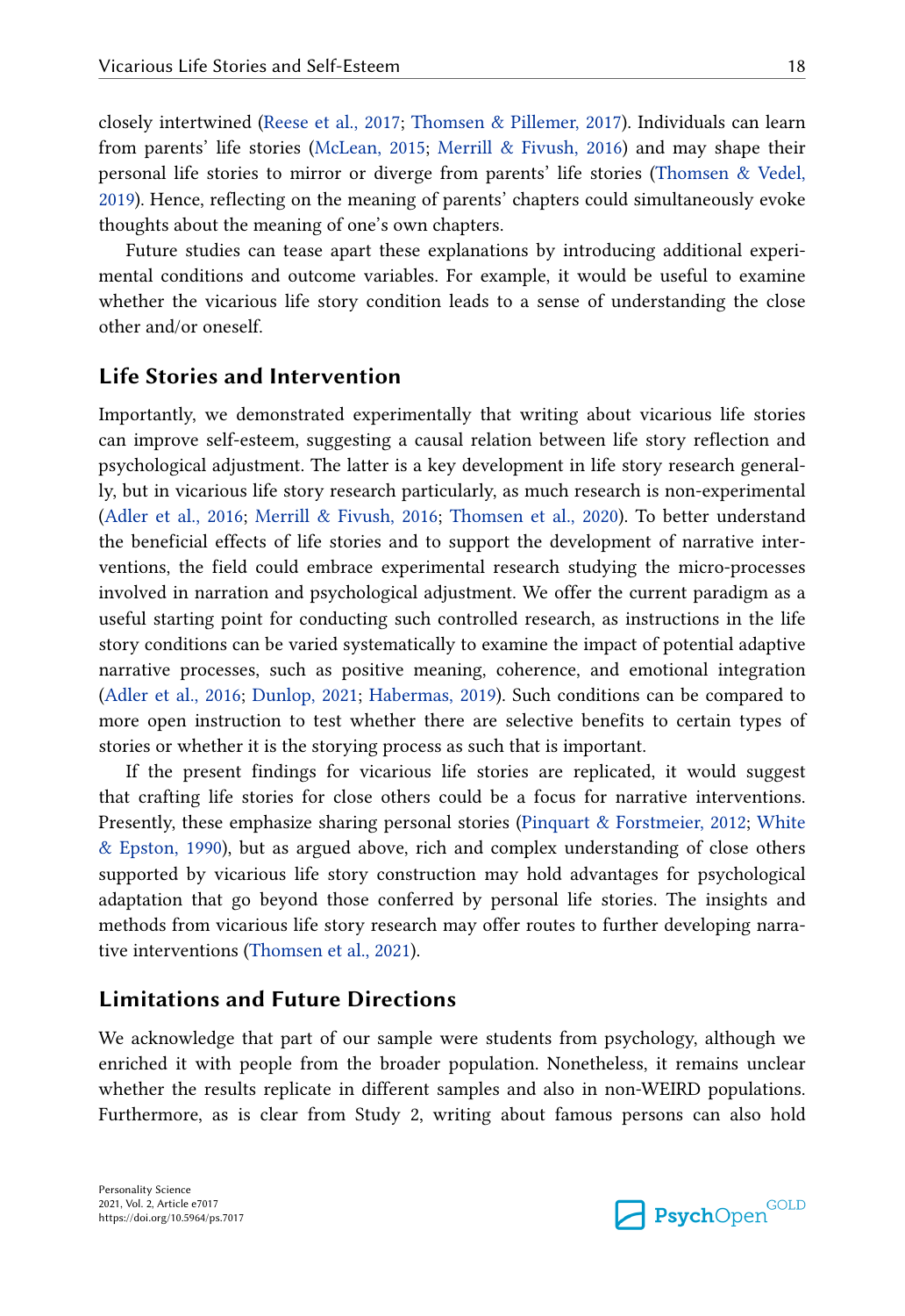advantages. Although participants were not instructed to write life stories for famous persons, the finding points to the possibility that the effect may not be limited to close others and to life stories. Indeed, a central question arising from the present research is the boundary conditions of the effect. Does the benefit for adjustment stem from writing about valued persons (self, close others, admired distant others) or would it also extend to writing about other valued topics (nature, peace) or even disliked persons and topics (rivals, pollution)? Is the construction of narrative crucial or would associative writing and reflection work similarly? Future studies could examine whether the effect varies with topic and story-like quality.

# **Conclusion**

In the first experimental studies to examine the benefits of writing about vicarious life stories for close others, we found that participants who wrote about chapters for their parents increased in state self-esteem. This effect parallels the one found for personal life story chapters and is consistent with the idea that constructing vicarious life stories may support understanding of close others and oneself, facilitating psychological adjustment.

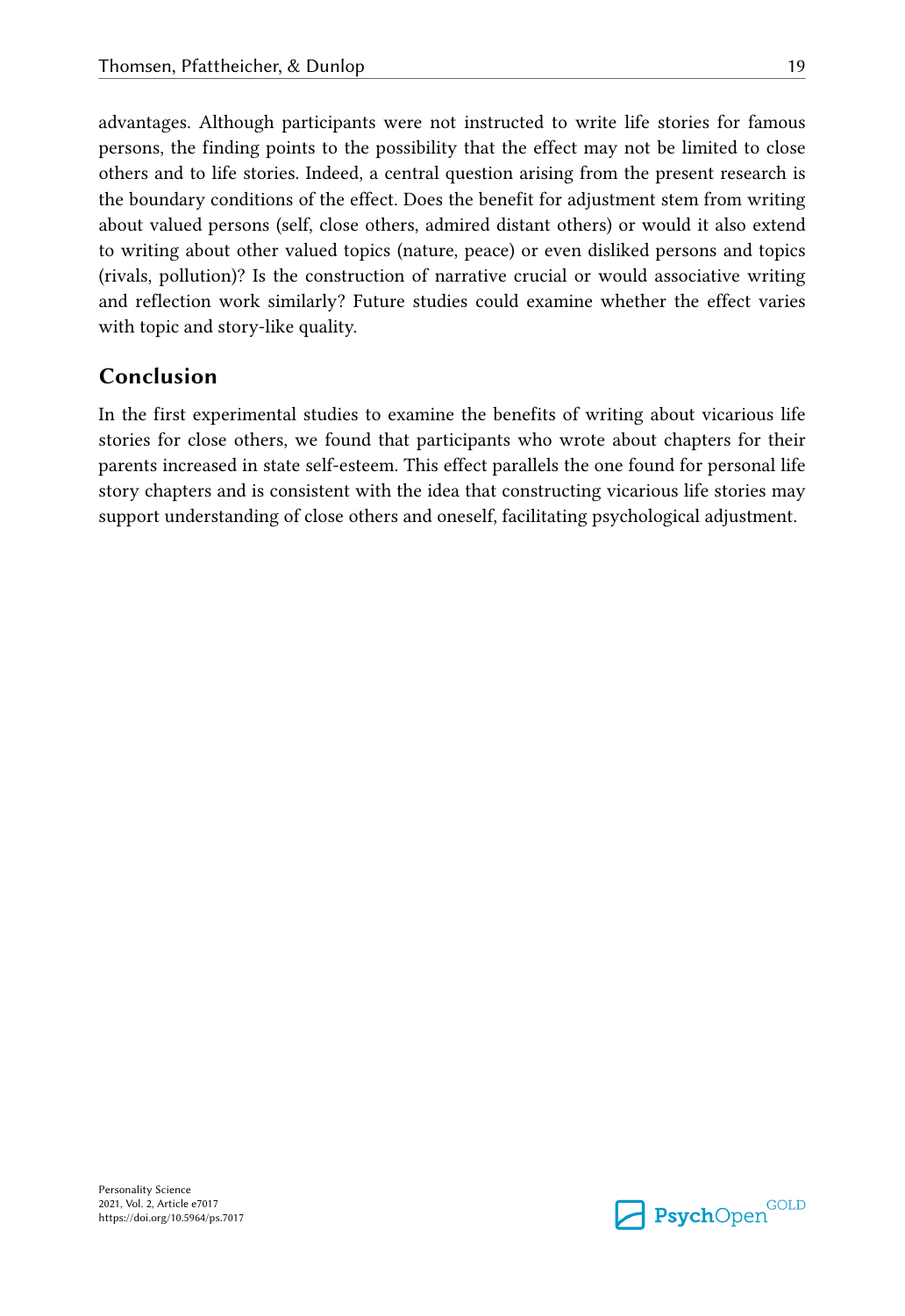<span id="page-19-0"></span>**Funding:** The authors have no funding to report.

**Acknowledgments:** The authors have no additional (i.e., non-financial) support to report.

**Competing Interests:** The authors have declared that no competing interests exist.

**Author Contributions:** *Dorthe Kirkegaard Thomsen—*Idea, conceptualization | Design planning | Resource provision (materials, participants, etc.) | Research implementation (software, hardware, etc.) | Data collection | Data management (storage, curation, processing, etc.) | Visualization (data presentation, figures, etc.) | Data analysis | Validation, reproduction, checking | Writing | Feedback, revisions | Project coordination, administration. *Stefan Pfattheicher—*Idea, conceptualization | Design planning | Resource provision (materials, participants, etc.) | Research implementation (software, hardware, etc.) | Data collection | Visualization (data presentation, figures, etc.) | Data analysis | Validation, reproduction, checking | Writing | Feedback, revisions. *William L. Dunlop—*Idea, conceptualization | Visualization (data presentation, figures, etc.) | Data analysis | Validation, reproduction, checking | Writing | Feedback, revisions.

**Ethics Statement:** No ethical issues and/or ethics approvals need to be disclosed.

**Author Note:** William L. Dunlop (last author) passed away during the revision of the manuscript. We are deeply saddened by the loss of our colleague and friend. We will miss his generosity, his passion for narrative identity, and his truly collaborative approach to research.

**Related Versions:** No other previously published versions of this manuscript exist in part or in whole.

**Data Availability:** The full data set (for Study 1-3) is not available, as national data sharing rules do not presently allow this.

# **Supplementary Materials**

For this article the following Supplementary Materials are available (for access see Index of Supplementary Materials below):

- Preregistration documentation for Study 2 and Study 3.
- Data scripts.
- Additional materials.

#### **Index of Supplementary Materials**

Thomsen, D. K., Pfattheicher, S., & Dunlop, W. L. (2019). *Supplementary materials to: Authoring esteem: Writing about vicarious and personal life story chapters boosts state self-esteem*  [Preregistration documentation for Study 2]. AS PREDICTED. [https://aspredicted.org](https://aspredicted.org/u9ta4.pdf) [/u9ta4.pdf](https://aspredicted.org/u9ta4.pdf)

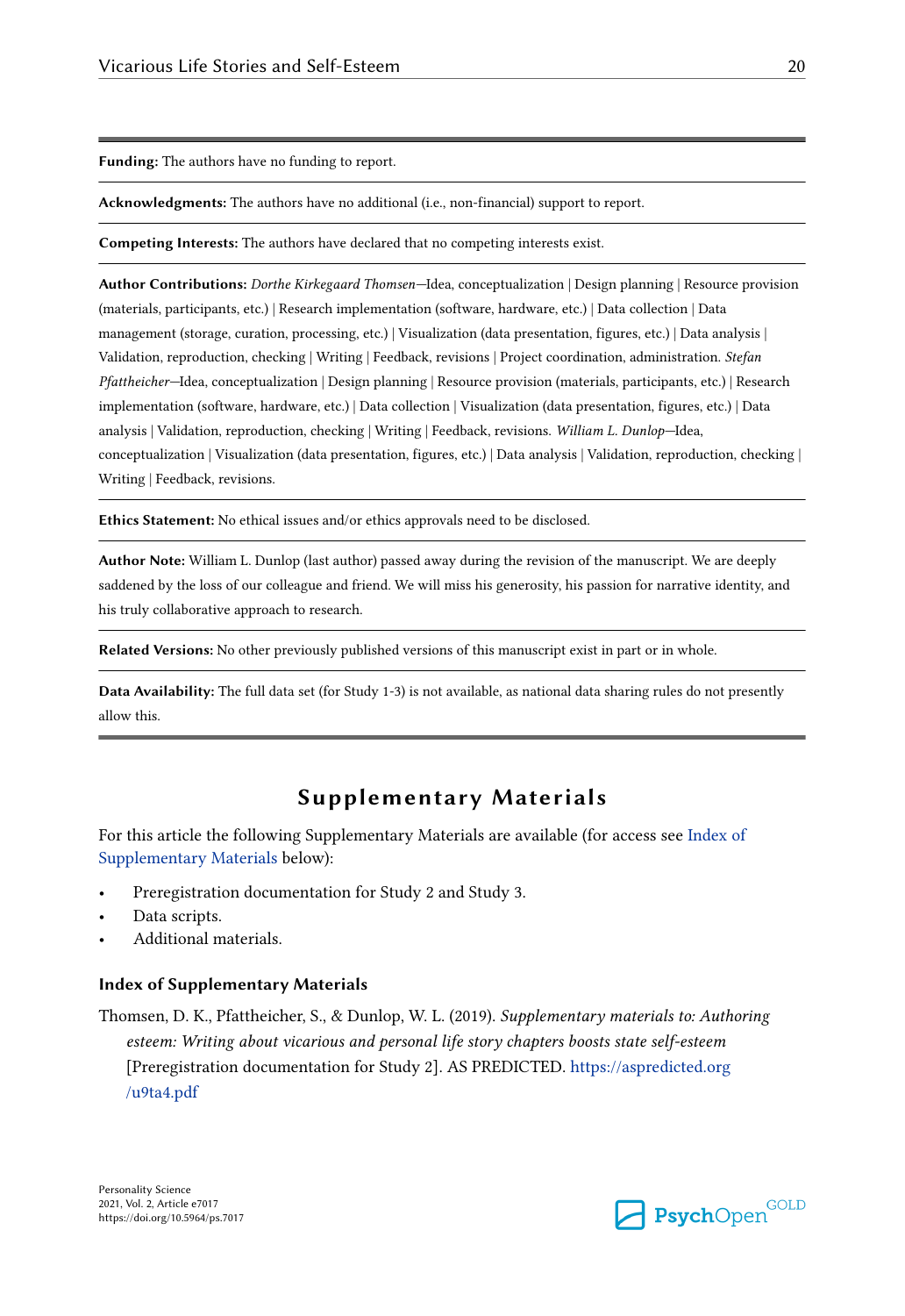- <span id="page-20-0"></span>Thomsen, D. K., Pfattheicher, S., & Dunlop, W. L. (2020). *Supplementary materials to: Authoring esteem: Writing about vicarious and personal life story chapters boosts state self-esteem*  [Preregistration documentation for Study 3]. AS PREDICTED. [https://aspredicted.org](https://aspredicted.org/w76jj.pdf) [/w76jj.pdf](https://aspredicted.org/w76jj.pdf)
- Thomsen, D. K., Pfattheicher, S., & Dunlop, W. L. (2021). *Supplementary materials to: Authoring esteem: Writing about vicarious and personal life story chapters boosts state self-esteem* [Data scripts and additional materials]. PsychOpen GOLD. <https://doi.org/10.23668/psycharchives.5315>

# **References**

- Adler, J. M., Lodi-Smith, J., Philippe, F. L., & Houle, I. (2016). The incremental validity of narrative identity in predicting well-being: A review of the field and recommendations for the future. *Personality and Social Psychology Review, 20*(2), 142-175. <https://doi.org/10.1177/1088868315585068>
- Alea, N., & Bluck, S. (2007). I'll keep you in mind: The intimacy function of autobiographical memory. *Applied Cognitive Psychology, 21*(8), 1091-1111.<https://doi.org/10.1002/acp.1316>
- Baumeister, R. F. (1999). Self-concept, self-esteem, and identity. In V. J. Derlega, B. A. Winstead, & W. H. Jones (Eds.), *Personality: Contemporary theory and research* (pp. 339–375). Nelson-Hall Publishers.
- Bruner, J. (1990). *Acts of meaning*. Harvard University Press.
- Campbell, J. D., Trapnell, P. D., Heine, S. J., Katz, I. M., Lavallee, L. F., & Lehman, D. R. (1996). Selfconcept clarity: Measurement, personality correlates, and cultural boundaries. *Journal of Personality and Social Psychology, 70*(1), 141-156.<https://doi.org/10.1037/0022-3514.70.1.141>
- Çili, S., & Stopa, L. (2015). The retrieval of self-defining memories is associated with the activation of specific working selves. *Memory, 23*(2), 233-253. <https://doi.org/10.1080/09658211.2014.882955>
- Derrick, J. L., Gabriel, S., & Tippin, B. (2008). Parasocial relationships and self-discrepancies: Faux relationships have benefits for low self-esteem individuals. *Personal Relationships, 15*(2), 261-280. <https://doi.org/10.1111/j.1475-6811.2008.00197.x>
- Diener, E., Oishi, S., & Lucas, R. E. (2003). Personality, culture, and subjective well-being: Emotional and cognitive evaluations of life. *Annual Review of Psychology, 54*, 403-425. <https://doi.org/10.1146/annurev.psych.54.101601.145056>
- Dunlop, W. L. (2015). Contextualized personality, beyond traits. *European Journal of Personality, 29*(3), 310-325.<https://doi.org/10.1002/per.1995>
- Dunlop, W. L. (2021). Everything you wanted to know about redemptive stories\* (\*but were afraid to ask). *Journal of Research in Personality, 92*, Article 104078. <https://doi.org/10.1016/j.jrp.2021.104078>
- Frattaroli, J. (2006). Experimental disclosure and its moderators: A meta-analysis. *Psychological Bulletin, 132*(6), 823-865. <https://doi.org/10.1037/0033-2909.132.6.823>

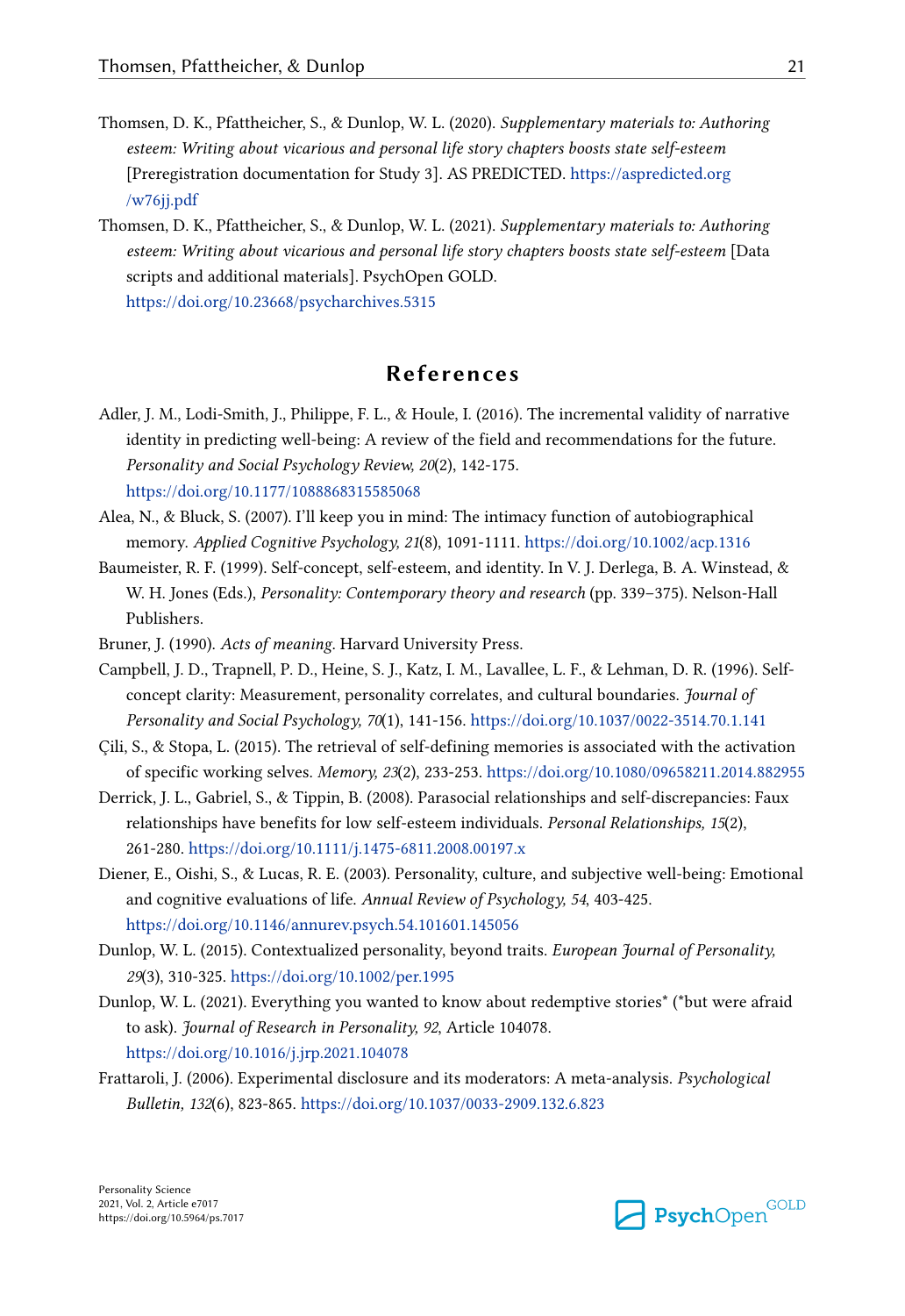- <span id="page-21-0"></span>Habermas, T. (2019). *Emotion and narrative: Perspectives in autobiographical storytelling*. Cambridge University Press.<https://doi.org/10.1017/9781139424615>
- Habermas, T., & Bluck, S. (2000). Getting a life: The emergence of the life story in adolescence. *Psychological Bulletin, 126*(5), 748-769. <https://doi.org/10.1037/0033-2909.126.5.748>
- Harake, N. R., McCoy, T. P., Lee, D., & Dunlop, W. L. (2020a). Narrating the other: Self-other agreement of affective qualities and manifest events among personal life stories and the vicarious life stories provided by informants. *Journal of Research in Personality, 89*, Article 104037. <https://doi.org/10.1016/j.jrp.2020.104037>
- Harake, N. R., Wilkinson, D. E., Sweeny, K., & Dunlop, W. L. (2020b). Narrating the nadir: Examining personal and vicarious stories of cancer-related low points among survivors and romantic partners. *Psychology & Health, 35*(10), 1268-1292. <https://doi.org/10.1080/08870446.2020.1743838>
- Jensen, R. A. A., Thomsen, D. K., O'Connor, M., & Mehlsen, M. Y. (2020). Age differences in life stories and neuroticism mediate age differences in subjective well-being. *Applied Cognitive Psychology, 34*(1), 3-15.<https://doi.org/10.1002/acp.3580>
- Johansson, R., & Andersson, G. (2012). Internet-based psychological treatment for depression. *Expert Review of Neurotherapeutics, 12*(7), 861-870.<https://doi.org/10.1586/ern.12.63>
- Jones, B. K., Destin, M., & McAdams, D. P. (2018). Telling better stories: Competence-building narrative themes increase adolescent persistence and academic achievement. *Journal of Experimental Social Psychology, 76*, 76-80. <https://doi.org/10.1016/j.jesp.2017.12.006>
- Lind, M., & Thomsen, D. K. (2018). Functions of personal and vicarious life stories: Identity and empathy. *Memory (Hove, England), 26*(5), 672-682. <https://doi.org/10.1080/09658211.2017.1395054>
- McAdams, D. P. (1996). Personality, modernity, and the storied self: A contemporary framework for studying persons. *Psychological Inquiry, 7*(4), 295-321. [https://doi.org/10.1207/s15327965pli0704\\_1](https://doi.org/10.1207/s15327965pli0704_1)
- McAdams, D. P. (2008). *The life story interview* [Unpublished manuscript]. Department of Psychology, Northwestern University.
- McAdams, D. P. (2013). *The redemptive self: Stories Americans live by* (2nd ed.). Oxford University Press.
- McAdams, D. P., & McLean, K. C. (2013). Narrative identity. *Current Directions in Psychological Science, 22*(3), 233-238. <https://doi.org/10.1177/0963721413475622>
- McAdams, D. P., Reynolds, J., Lewis, M., Patten, A. H., & Bowman, P. J. (2001). When bad things turn good and good things turn bad: Sequences of redemption and contamination in life narrative and their relation to psychosocial adaptation in midlife adults and in students. *Personality and Social Psychology Bulletin, 27*(4), 474-485. <https://doi.org/10.1177/0146167201274008>
- McLean, K. C. (2015). *The co-authored self: Family stories and the construction of personal identity.*  Oxford University Press.<https://doi.org/10.1093/acprof:oso/9780199995745.001.0001>

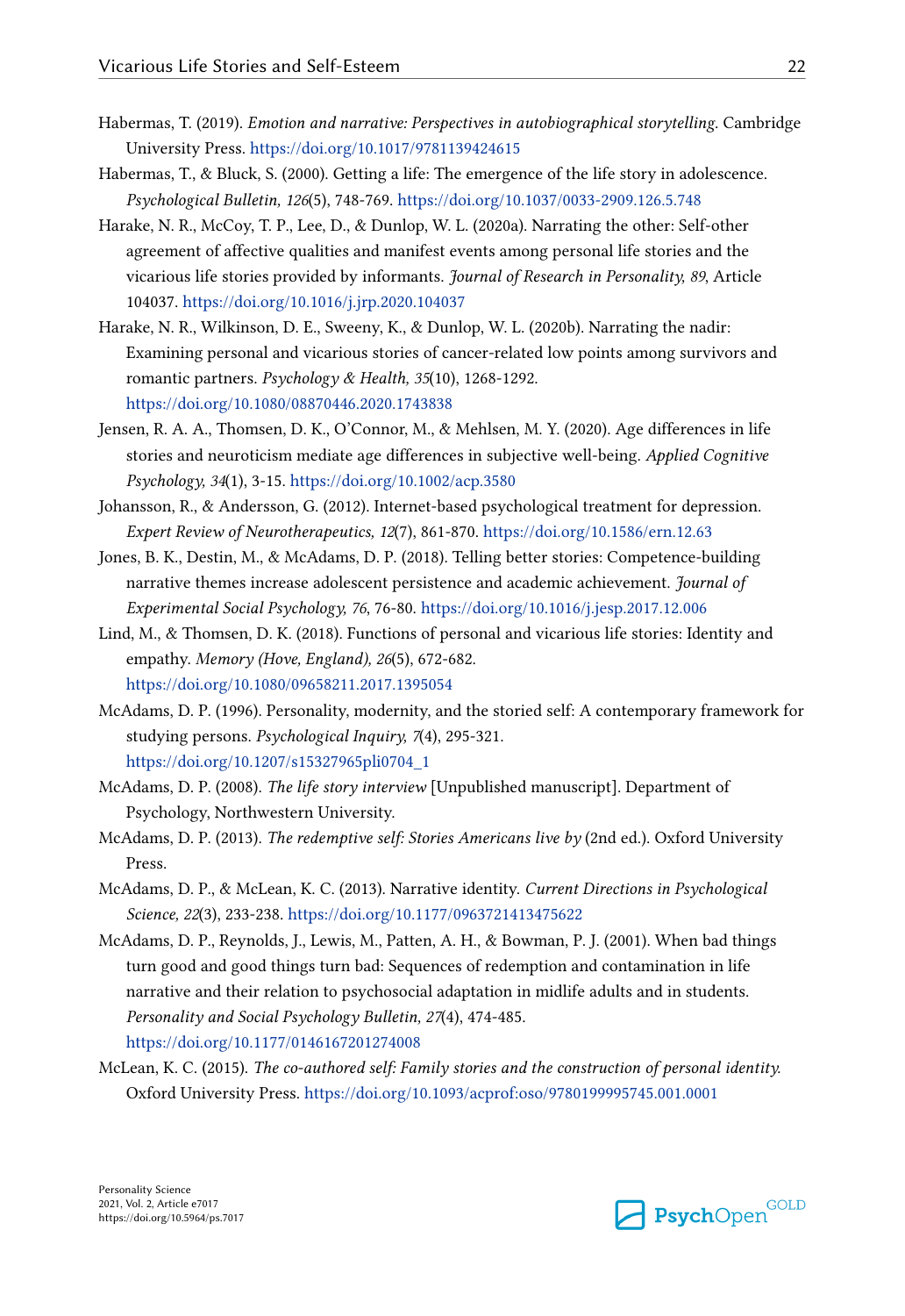- <span id="page-22-0"></span>McLean, K. C., Pasupathi, M., & Pals, J. L. (2007). Selves creating stories creating selves: A process model of self-development. *Personality and Social Psychology Review, 11*(3), 262-278. <https://doi.org/10.1177/1088868307301034>
- Merrill, N., & Fivush, R. (2016). Intergenerational narratives and identity across development. *Developmental Review, 40*, 72-92.<https://doi.org/10.1016/j.dr.2016.03.001>
- Panattoni, K. W., Nielsen, K. N., & Thomsen, D. K. (2021). Heart-followers, hero, maiden: Life story positioning within a romantic couple. *Qualitative Psychology, 8*(1), 30-50. <https://doi.org/10.1037/qup0000147>
- Panattoni, K., & Thomsen, D. K. (2018). My partner's stories: Relationships between personal and vicarious life stories within romantic couples. *Memory, 26*(10), 1416-1429. <https://doi.org/10.1080/09658211.2018.1485947>
- Pasupathi, M., Wainryb, C., Mansfield, C. D., & Bourne, S. (2017). The feeling of the story: Narrating to regulate anger and sadness. *Cognition and Emotion, 31*(3), 444-461. <https://doi.org/10.1080/02699931.2015.1127214>
- Pennebaker, J. W., & Seagal, J. D. (1999). Forming a story: The health benefits of narrative. *Journal of Clinical Psychology, 55*(10), 1243-1254. [https://doi.org/10.1002/\(SICI\)1097-4679\(199910\)55:10<1243::AID-JCLP6>3.0.CO;2-N](https://doi.org/10.1002/(SICI)1097-4679(199910)55:10<1243::AID-JCLP6>3.0.CO;2-N)
- Pillemer, D. B., Steiner, K. L., Kuwabara, K. J., Thomsen, D. K., & Svob, C. (2015). Vicarious memories. *Consciousness and Cognition, 36*, 233-245. <https://doi.org/10.1016/j.concog.2015.06.010>
- Pinquart, M., & Forstmeier, S. (2012). Effects of reminiscence interventions on psychosocial outcomes: A meta-analysis. *Aging & Mental Health, 16*(5), 541-558. <https://doi.org/10.1080/13607863.2011.651434>
- Pratt, M. W., Norris, J. E., Hebblethwaite, S., & Arnold, M. L. (2008). Intergenerational transmission of values: Family generativity and adolescents' narratives of parent and grandparent value teaching. *Journal of Personality, 76*(2), 171-198. <https://doi.org/10.1111/j.1467-6494.2007.00483.x>
- Reese, E., Fivush, R., Merrill, N., Wang, Q., & McAnally, H. (2017). Adolescents' intergenerational narratives across cultures. *Developmental Psychology, 53*(6), 1142-1153. <https://doi.org/10.1037/dev0000309>
- Rosenberg, M. (1965). *Society and the adolescent self-image.* Princeton University Press. <https://doi.org/10.1126/science.148.3671.804>
- Ryff, C. D. (2014). Psychological well-being revisited: Advances in the science and practice of eudaimonia. *Psychotherapy & Psychosomatics, 83*, 10-28.<https://doi.org/10.1159/000353263>
- Smorti, A., & Fioretti, C. (2016). Why narration changes memory: A contribution to an integrative model of memory and narrative processes. *Integrative Psychological & Behavioral Science, 50*, 296-319. <https://doi.org/10.1007/s12124-015-9330-6>
- Steele, C. M., & Liu, T. J. (1983). Dissonance processes as self-affirmation. *Journal of Personality and Social Psychology, 45*(1), 5-19.<https://doi.org/10.1037/0022-3514.45.1.5>